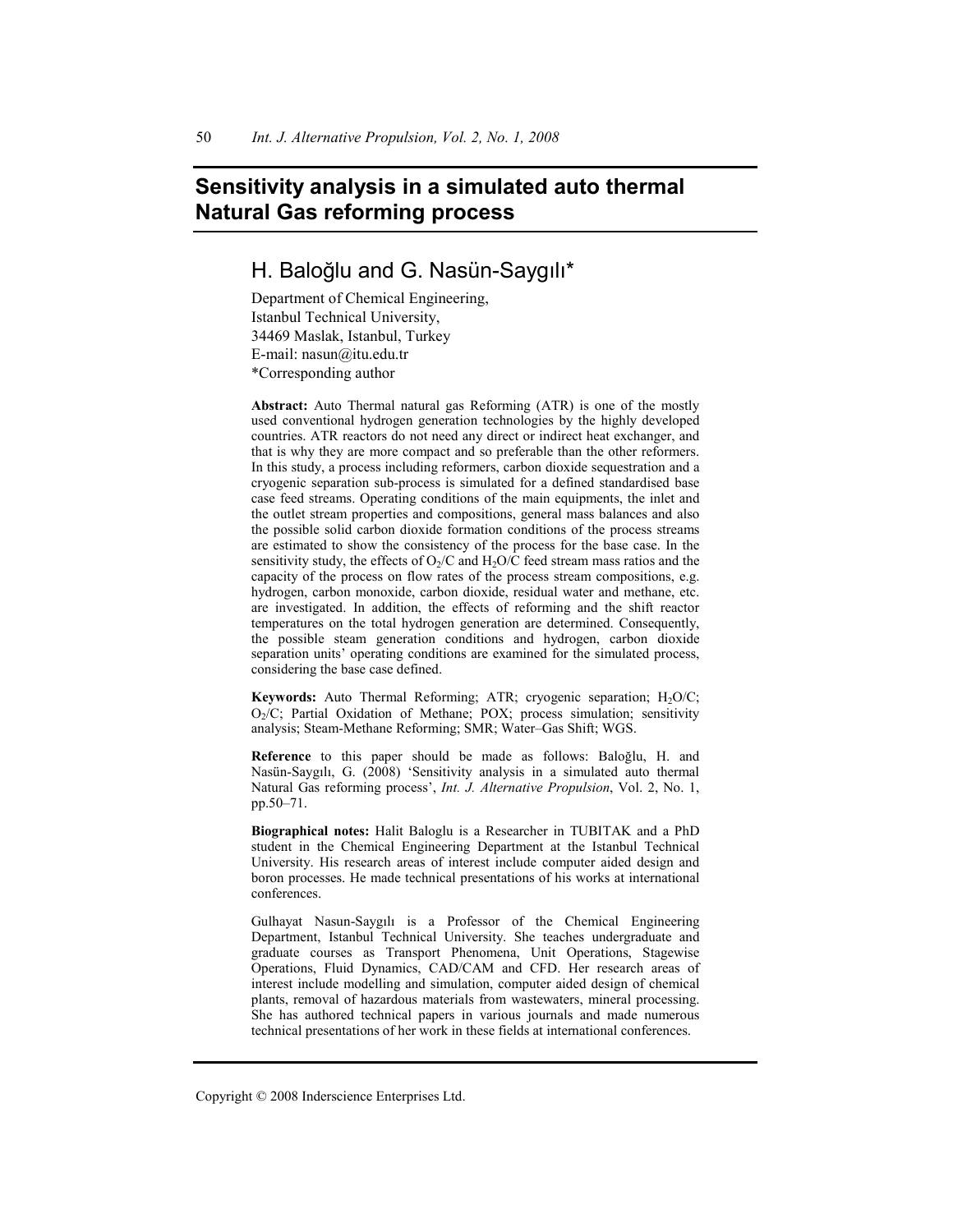#### **Nomenclature**

| Act. Pow.  | <b>Actual Power</b>                  |
|------------|--------------------------------------|
| <b>ATR</b> | Auto Thermal natural gas Reforming   |
| CHD        | <b>Calculated Heat Duty</b>          |
| <b>FTR</b> | Fired Tubular Reactor used reforming |
| <b>HTS</b> | High Temperature Shift               |
| <b>LTS</b> | Low Temperature Shift                |
| Lv         | Liquid Volume                        |
| MEA        | Monoethanolamine                     |
| <b>MER</b> | Methanation Equilibrium Reactor      |
| NG         | Natural Gas                          |
| <b>PFD</b> | Process Flow Diagram                 |
| <b>POX</b> | Partial Oxidation of methane         |
| Press.     | Pressure                             |
| <b>PSA</b> | Pressure Swing Adsorption            |
| R&D        | Research and Development             |
| <b>SMR</b> | Steam-Methane Reforming              |
| std        | Standard                             |
| Temp.      | Temperature                          |
| Th. Pow.   | <b>Theoretical Power</b>             |
| Vv         | Vapor Volume                         |
| W/W        | Weight over weight, kg/kg            |
| <b>WGS</b> | Water-Gas Shift equilibrium reaction |

## **1 Introduction**

Hydrogen generation technologies are attracting attention recently basically because of global warming and cease of fossil fuels. These facts direct researchers to find the effective use of the fuels left. Hydrogen is one of the defined renewable energy sources that are safe, cost effective, multi-directionally and environmentally favourable. It is the lightest element of all and has a calorific value of nearly 3.2 times the petroleum. The impelling factor of liquid and gas hydrogen engines is 100% while LPG engines' 62% and gasoline engines' 75% also. Two hundred times less  $NO<sub>x</sub>$  release from Liquid hydrogen and Gaseous hydrogen engines in addition, according to the fossil fuel engines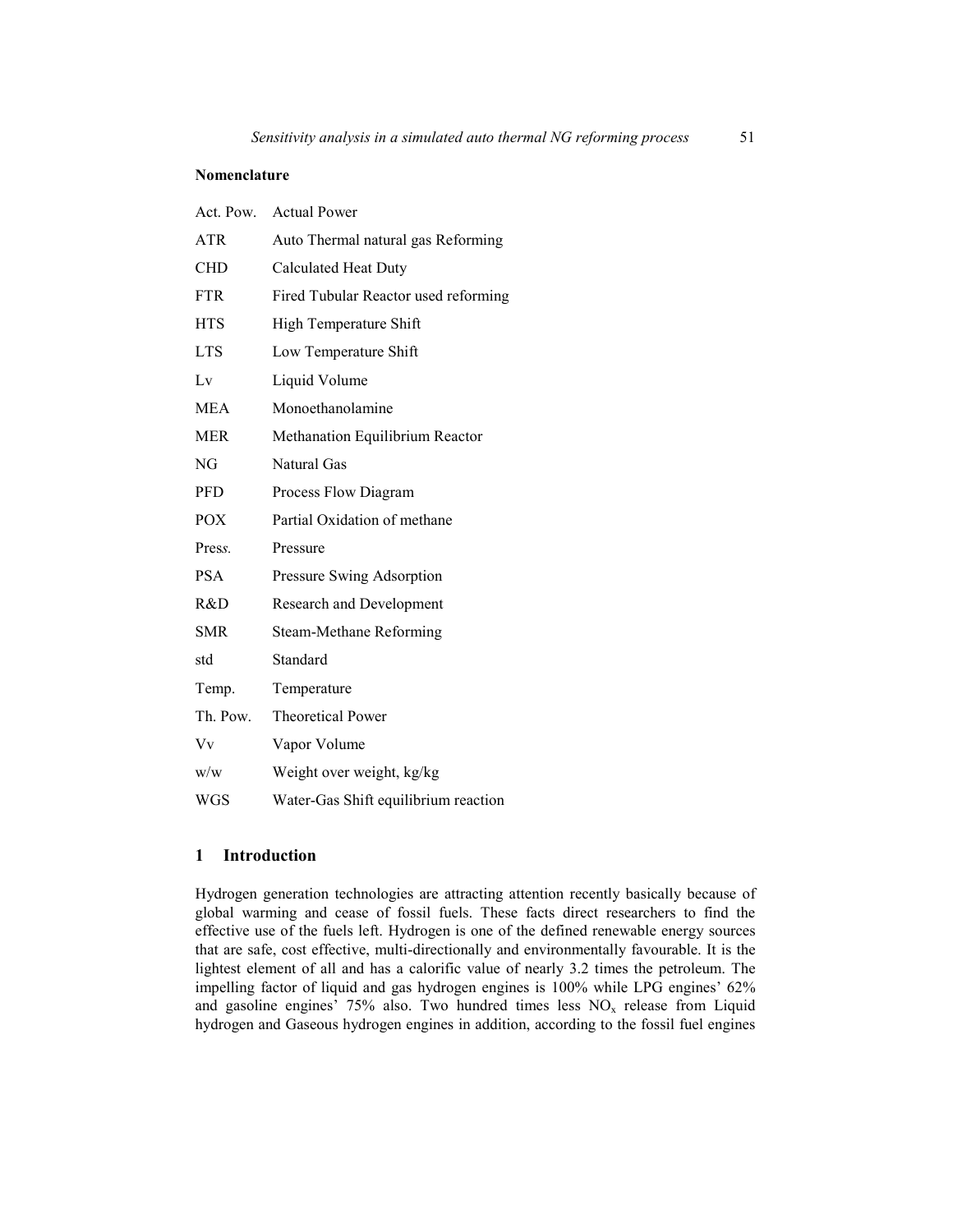also directs authorities to encourage the researchers nowadays even in developing countries.

In literature, a case study was done by a simulation of a general SMR plant to verify the advantages of a single step  $H_2$  generation process. The simulations were based on chemical equilibrium having mainly the same reaction stages as in this study, where the excess water was removed by condensation and the  $CO<sub>2</sub>$  was removed by a Monoethanolamine (MEA) cycle. Aspen-Plus were the preferred simulation programme for that study and the main results were summarised (Ortiz, Balasubramanian and Harrison, 2001). In another study, a FTR and ATR process is modelled to determine the possible maximum electricity and hydrogen generation with optimum operating conditions (Consonni and Vigano, 2005). However, there is no study on sensitivity analysis to determine the aspects of a SMR or an ATR process in literature. That is why this sensitivity study is done to give attitudes in building large scale hydrogen reforming plants. In addition, another study done by collecting data from an existing hydrogen generation plant, also some of the data used in this study, as the cheapest way to generate hydrogen is revealed recently that can give other points of view to reforming processes (Contadini et al., 2000).

An ATR process mainly consists of three stages, main reforming,  $CO<sub>2</sub>$  sequestration and hydrogen purification. Reforming stage includes one reforming, one or two shift reactors and several heat exchangers. An ATR reactor as stated does not need a direct or indirect heat exchanger to drive the reforming reaction. Heat exchangers are used to maintain the feed stream requirements fed to the reactors by reactor product stream. Second stage is the carbon dioxide sequestration with a flash and component separator unit and the last stage is the hydrogen purification stage as called in this study as cryogenic subprocess. Both  $CO<sub>2</sub>$  and  $H<sub>2</sub>$  separations are managed by cryogenic separation principles. Further detailed operating conditions are in the definition of the simulated process.

After validating the defined ATR process for the base case, it is used for the sensitivity analysis. The summary of the results, general design parameters and the operating conditions of the validated base case study were also presented in an international conference (Baloğlu and Nasun-Saygılı, 2005). By this analysis, the effects of  $O_2/C$  and  $H_2O/C$  ratios, capacity of the process on output stream compositions are determined. Besides, effects of reforming and the shift reactor temperatures, hydrogen and carbon dioxide separation operating conditions are investigated with appropriate assumptions.

An additional study is done also to utilise the heat duty of one sided heat exchangers that are used to cool the product streams.

#### **2 Definition of the process**

Here, the feed stream properties and ranges used in sensitivity analysis and in general process, ATR principle defined in the simulation and the cryogenic separation process used is specified in details. It is assumed for the simulated process that input Natural Gas (NG) does not include  $H_2S$  or NO<sub>x</sub> gases. It is supposed to be removed before fed to the process by a chemical adsorption unit. Another assumption is that for the simulated reforming process the  $NO<sub>x</sub>$  and  $SO<sub>x</sub>$  formation is so less to be neglected.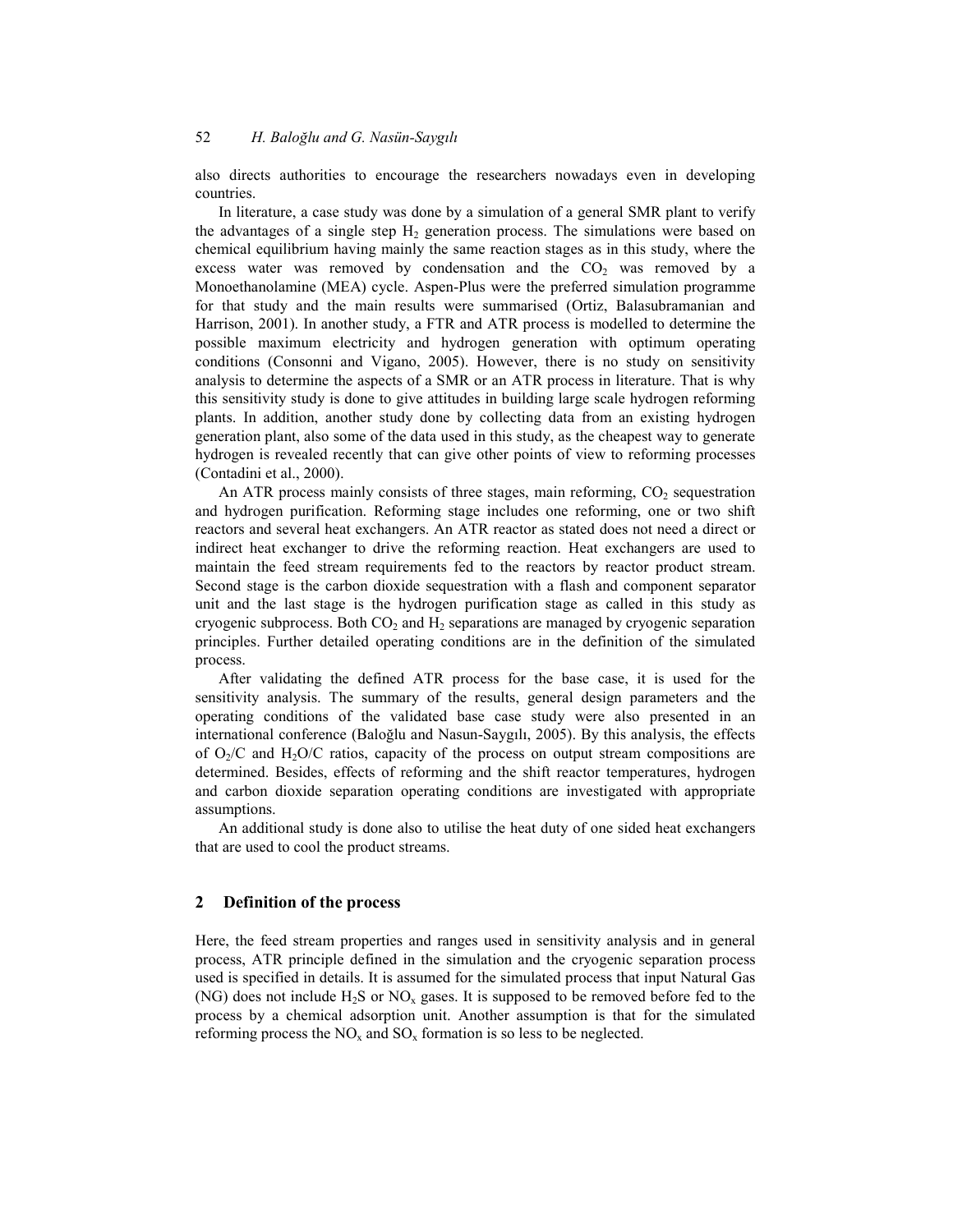#### *2.1 Feed streams and ratios*

The simulated process has a NG, a steam and an air feed inlet streams. The NG composition by moles is generally 98.70% methane (within the other hydrocarbons), 0.80% nitrogen and 0.50% carbon dioxide (Spath and Mann, 2001). NG incoming to the plant is at about 10–21 bar pressure (Contadini et al., 2000). Second stream is the air stream that has a composition by volume of 78.08% nitrogen, 20.95% oxygen and the rest is water vapour at sea level atmospheric pressure. The third stream is the water steam (Manahan, 2000). It comes to the plant generally at about 24.1–26.5 bar pressure and about 265–280  $\degree$ C temperature. These average industrial literature values stated here are considered while determining the feed stream compositions and properties in the simulation and of course in the sensitivity analysis. The properties of the inlet and the outlet stream properties for the simulated base case and for the sensitivity analysis are shown in Tables 1 and 2, respectively.

| Stream no                                                | 1        | $\overline{2}$ | $\mathfrak{Z}$        | 33                    |
|----------------------------------------------------------|----------|----------------|-----------------------|-----------------------|
| Stream name                                              |          |                |                       |                       |
| Temperature $(^{\circ}C)$                                | 25.00*   | 25.00*         | 265.00*               | $25.00*$              |
| Pressure (bar)                                           | $1.00*$  | $10.00*$       | $25.00*$              | $1.00*$               |
| Enthalpy ( $MJ$ hour <sup>-1</sup> )                     | 713.33   | $-23,467$      | $-1.43 \times 10^{5}$ | $-1.65 \times 10^{5}$ |
| Vapour mole fraction                                     | 1.00     | 1.00           | 1.00                  | 0.00                  |
| Total (kmol hour <sup>-1</sup> )                         | 191.61   | 307.15         | 607.44                | 577.07                |
| Total (kg hour <sup>-1</sup> )                           | 5,481.35 | 5,000.00       | 10,943.05             | 10,395.90             |
| Total standard Lv $(m^3 hour^{-1})$                      | 6.36     | 16.38          | 10.95                 | 10.40                 |
| Total standard $Vv$ (m <sup>3</sup> hour <sup>-1</sup> ) | 4,294.75 | 6,884.39       | 13,614.97             | 12,934.22             |
| Flow rates in (kg hour <sup>-1</sup> )                   |          |                |                       |                       |
| Water                                                    | 53.17    | 0.00           | 10,943.04             | 10,395.90             |
| Methane                                                  | 0.00     | 4,863.57       | 0.00                  | 0.00                  |
| Oxygen                                                   | 1,148.34 | 0.00           | 0.00                  | 0.00                  |
| Nitrogen                                                 | 4,279.84 | 68.83          | 0.00                  | 0.00                  |
| Carbon dioxide                                           | 0.00     | 67.59          | 0.00                  | 0.00                  |
| Carbon monoxide                                          | 0.00     | 0.00           | 0.00                  | 0.00                  |
| Hydrogen                                                 | 0.00     | 0.00           | 0.00                  | 0.00                  |

Table 1 Inlet stream compositions and properties of the process

\*Feed stream properties defined by user.

**Table 2** Outlet stream compositions and properties of the process

| Stream no                            | 19        | $21^a$                | 30 <sup>a</sup> | 31       | 32         | 36                    |
|--------------------------------------|-----------|-----------------------|-----------------|----------|------------|-----------------------|
| Stream name                          |           |                       |                 |          |            |                       |
| Temperature $(^{\circ}C)$            | 47.07     | 35.00                 | $-83.50$        | $-83.50$ | $-80.00$   | 275.83                |
| Pressure (bar)                       | 30.00     | 35.46                 | 1.01            | 1.01     | 95.08      | 25.00                 |
| Enthalpy ( $MJ$ hour <sup>-1</sup> ) | $-28,474$ | $-1.12 \times 10^{5}$ | $-3.372$        | $-2.697$ | $-1.631.3$ | $-1.36 \times 10^{5}$ |
| Vapour mole fraction                 | 0.00      | 1.00                  | 1.00            | 1.00     | 0.00       | 1.00                  |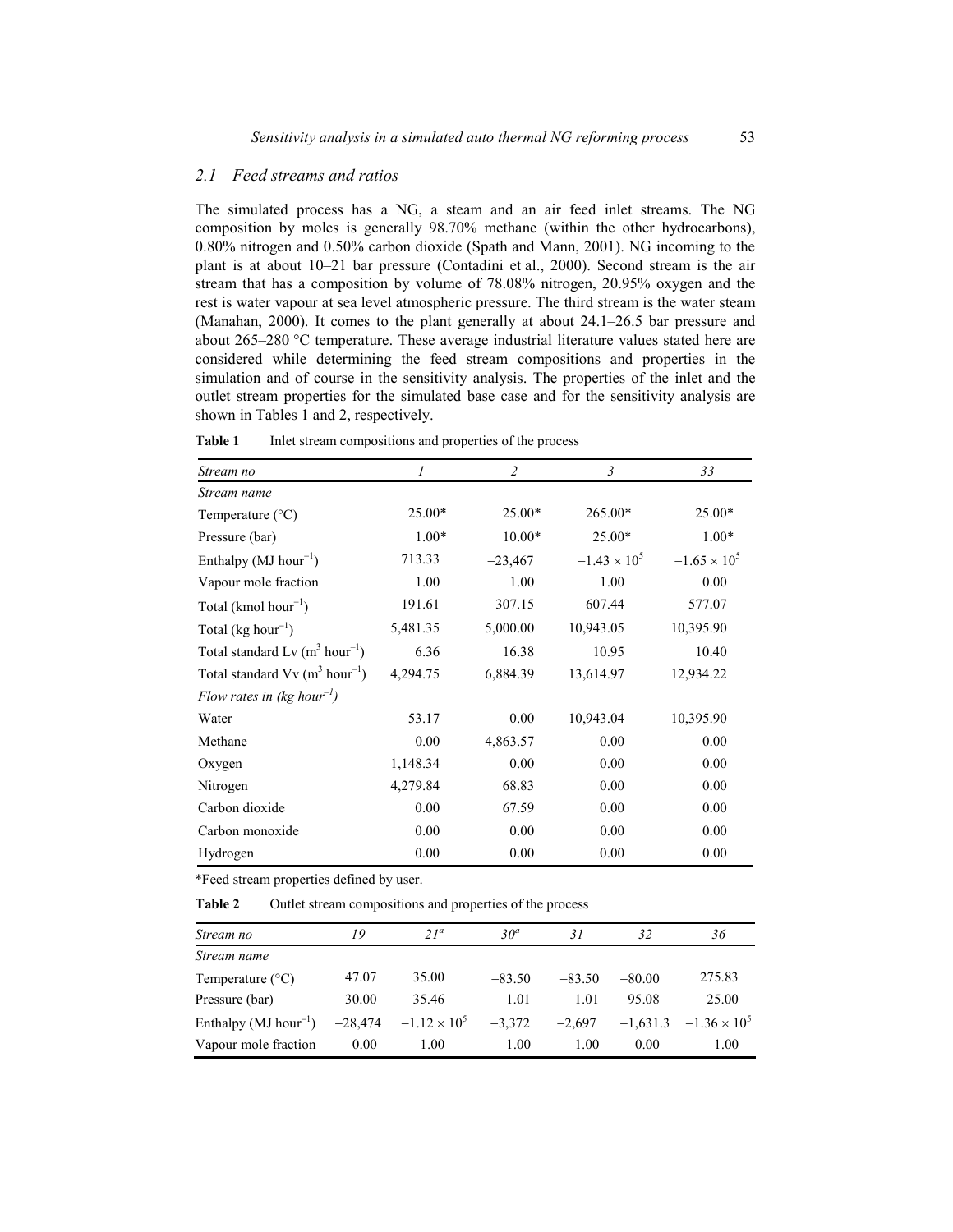| Stream no                              | 19       | $21^a$    | $30^a$    | 31       | 32     | 36        |
|----------------------------------------|----------|-----------|-----------|----------|--------|-----------|
| Total (kmol hour <sup>-1</sup> )       | 100.16   | 282.73    | 1,095.38  | 177.07   | 5.56   | 577.07    |
| Total ( $kg hour^{-1}$ )               | 1,808.05 | 12,442.74 | 2,208.08  | 4,865.97 | 100.04 | 10,395.90 |
| Total standard<br>Lv $(m^3 hour^{-1})$ | 1.81     | 15.05     | 31.55     | 6.29     | 0.10   | 10.40     |
| Total standard<br>$Vv (m^3 hour^{-1})$ | 2,245.04 | 6,336.90  | 2,4551.57 | 3,968.76 | 124.66 | 12,934.22 |
| Flowrates in (kg hour <sup>-1</sup> )  |          |           |           |          |        |           |
| Water                                  | 1,801.27 | 0.00      | 0.00      | 0.20     | 99.90  | 10,395.90 |
| Methane                                | 0.01     | 0.00      | 0.00      | 126.33   | 0.01   | 0.00      |
| Oxygen                                 | 0.00     | 0.00      | 0.00      | 0.00     | 0.00   | 0.00      |
| Nitrogen                               | 0.06     | 0.00      | 0.00      | 4,348.89 | 0.09   | 0.00      |
| Carbon dioxide                         | 6.65     | 12,442.74 | 0.00      | 0.00     | 0.00   | 0.00      |
| Carbon monoxide                        | 0.01     | 0.00      | 0.00      | 390.56   | 0.01   | 0.00      |
| Hydrogen                               | 0.05     | 0.00      | 2,208.08  | 0.00     | 0.02   | 0.00      |

**Table 2** Outlet stream compositions and properties of the process (Continued)

<sup>a</sup>Stream compositions are given for 1:1 separation (not actual separation properties and compositions).

## *2.2 Auto Thermal Reforming*

The difference between the conventional steam methane reforming and the ATR is the partial oxidation reaction taking place in the main reforming reactor, Methanation Equilibrium Reactor (MER) simultaneously. This Partial Oxidation (POX) is an exothermic and one sided reaction that can be controlled to maintain the high reforming temperature for the reactor. This situation results in more compact and cheap reforming reactor designs and no need to integrate any direct or indirect heat exchangers (Ogden, 2001). Reactor temperature is adjusted with the oxygen or air amount fed to the reactor by controlling the POX kinetics (James, 2001). The main highly endothermic reforming reaction is given by the Equation (1).

$$
CH_4 + H_2O \leftrightarrow CO + 3H_2. \tag{1}
$$

The following reaction Equation (2), is possible to occur at the same time in MER also (Ogden, 2001).

$$
CH_4 + 2H_2O \leftrightarrow CO + 4H_2.
$$
 (2)

One-sided exothermic POX utilised for heating of reformer is shown in Equation (3),

$$
CH_4 + \frac{1}{2}O_2 \rightarrow CO + 2H_2
$$
\n
$$
\tag{3}
$$

and the following reaction Equations (4) and (5), are also possible to occur in MER (Lee et al., 2004).

$$
CH_4 + O_2 \rightarrow CO_2 + 2H_2 \tag{4}
$$

$$
CH_4 + 2O_2 \rightarrow CO_2 + 2H_2O. \tag{5}
$$

Defined process has one main MER, where the most of the methane is converted to carbon monoxide and hydrogen. Methanation reactor in an ATR process generally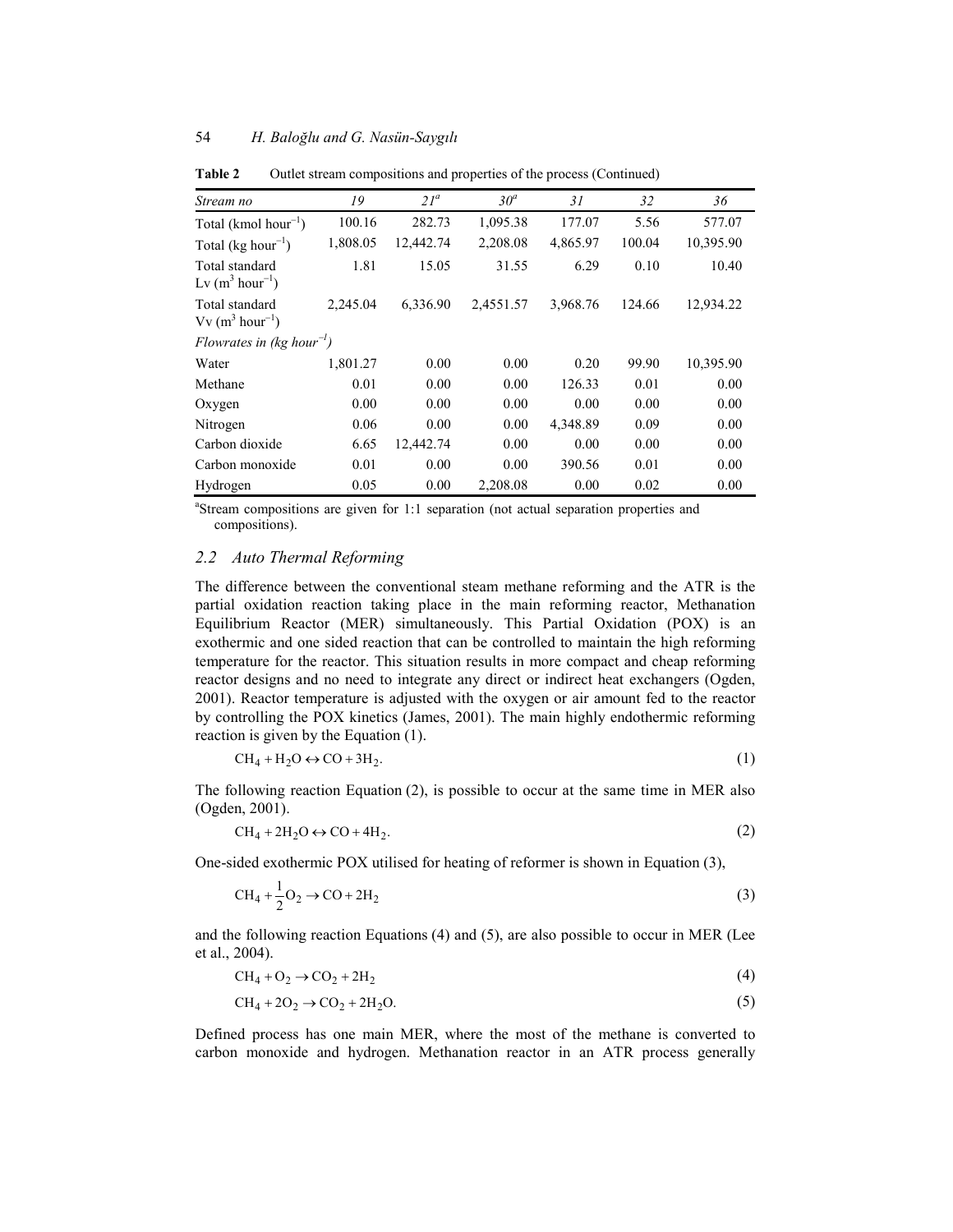operates between 850 and 1,000 °C (Lewis and Miller, 2003; Singh and Malhotra, 2004). This high temperature is because of stated POX, shown in Equation (4), and other possible oxidation reactions. At low temperatures a total oxidation reaction, as shown in Equations (5) and (6), is favourable. However, equilibrium conversions greater than 99% for reforming reaction, stated in Equation (1), are possible at high temperatures (James, 2001). The reforming reactions are performed at 24.1–27.6 bar pressure range. In some cases, it is possible to use a pre-reforming reactor also to increase the yield and avoid the coke formation in reactors by the use of several catalyst types (James, 2001; Lee et al., 2004). This application brings additional cost and requires different catalysts and design configurations of course. In addition, a Water–Gas Shift (WGS) reaction, Equation (3), takes place in the MER, but the conversion is not so much. The exothermic WGS equilibrium reaction taking place in both reforming and CO sequestration stages, shift reactors, is as follows:

$$
CO + H2O \leftrightarrow CO2 + H2.
$$
\n(6)

The shift reaction, as shown in Equation (3), is mostly carried out with one WGS reactor but two shift reactors are favourable in large scale plants. In simulated process, one High Temperature Shift (HTS) and one Low Temperature operating Shift (LTS) equilibrium reactors are used (Ogden, 2001). HTS reactors operates at about 350–475 °C and the LTS reactors operates at about 200–250 °C (Lee et al., 2004; Baloğlu and Nasun-Saygılı, 2005). The operating pressure for both units is the same as MER. The CO conversion achieved is generally at about 90–95% with two shift reactors in series and with the defined operating conditions (Miller and Stöcker, 1989). The reactor operating conditions of the simulated process are shown in Table 3. Both shift reactors are followed by cooler heat exchangers as seen in the Process Flow Diagram (PFD) for the simulation in Figure 1. The operating conditions of the heat exchangers are also given in Table 4. Moreover, the operating conditions of the other process equipments are given, compressors and expanders in Table 5 and flash and component separator units' in Table 6.

However as stated before, the coke formation is possible in the plant depending upon the operating conditions. The solid carbon or  $CO<sub>2</sub>$  formation possibilities of all carbon containing streams are stated in Table 7 to emphasise the consistency of the simulated process also.

| Equipment ID                                 | $R-101$     | $R-102$     | $R - 103$   |
|----------------------------------------------|-------------|-------------|-------------|
| Stream name                                  |             |             |             |
| Pressure (bar)                               | 25.00       | 25.00       | 25.00       |
| Temperature $(^{\circ}C)$                    | 900.00      | 350.00      | 200.00      |
| Heat duty (MJ hour <sup>-1</sup> )           | 49, 373. 31 | $-6,817.51$ | $-2,283.69$ |
| Phase                                        | vapour      | vapour      | vapour      |
| Heat of reaction ( $MJ$ hour <sup>-1</sup> ) | 44,385.56   | $-7,487.99$ | $-2,283.69$ |
| No. of reactions                             | 3           |             |             |
| Calculation mode                             | $1*$        | $7**$       | $2**$       |

Table 3 Reactor operating conditions

\*Equilibrium equations solved by temperature difference and \*\*equilibrium equations solved by equilibrium fraction.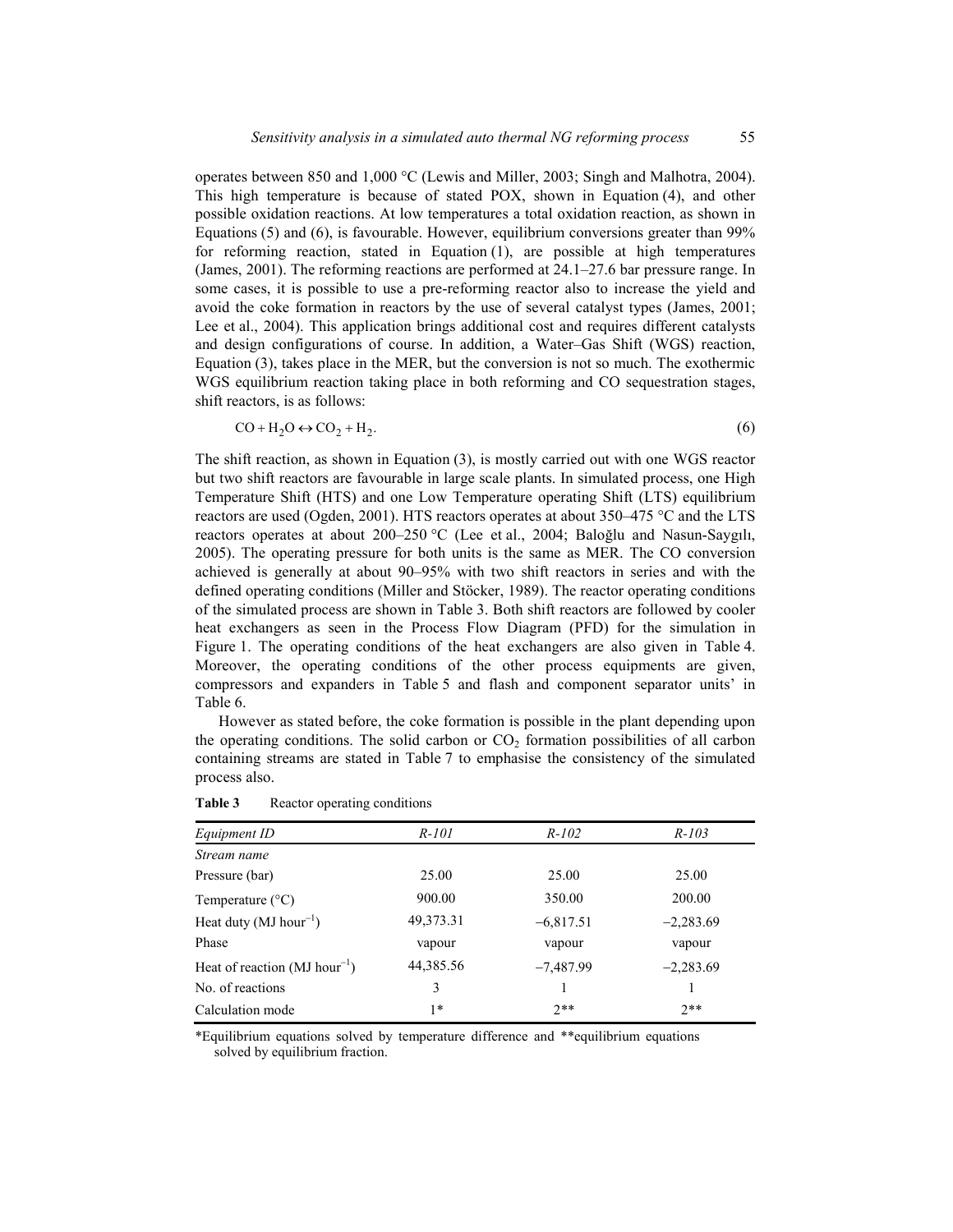

**Figure 1** (a) Process Flow Diagram of Simulated ATR Plant; (b) Carbon dioxide separation sub process; (c) Hydrogen separation sub process

 $(a)$ 



 $(b)$ 



 $(c)$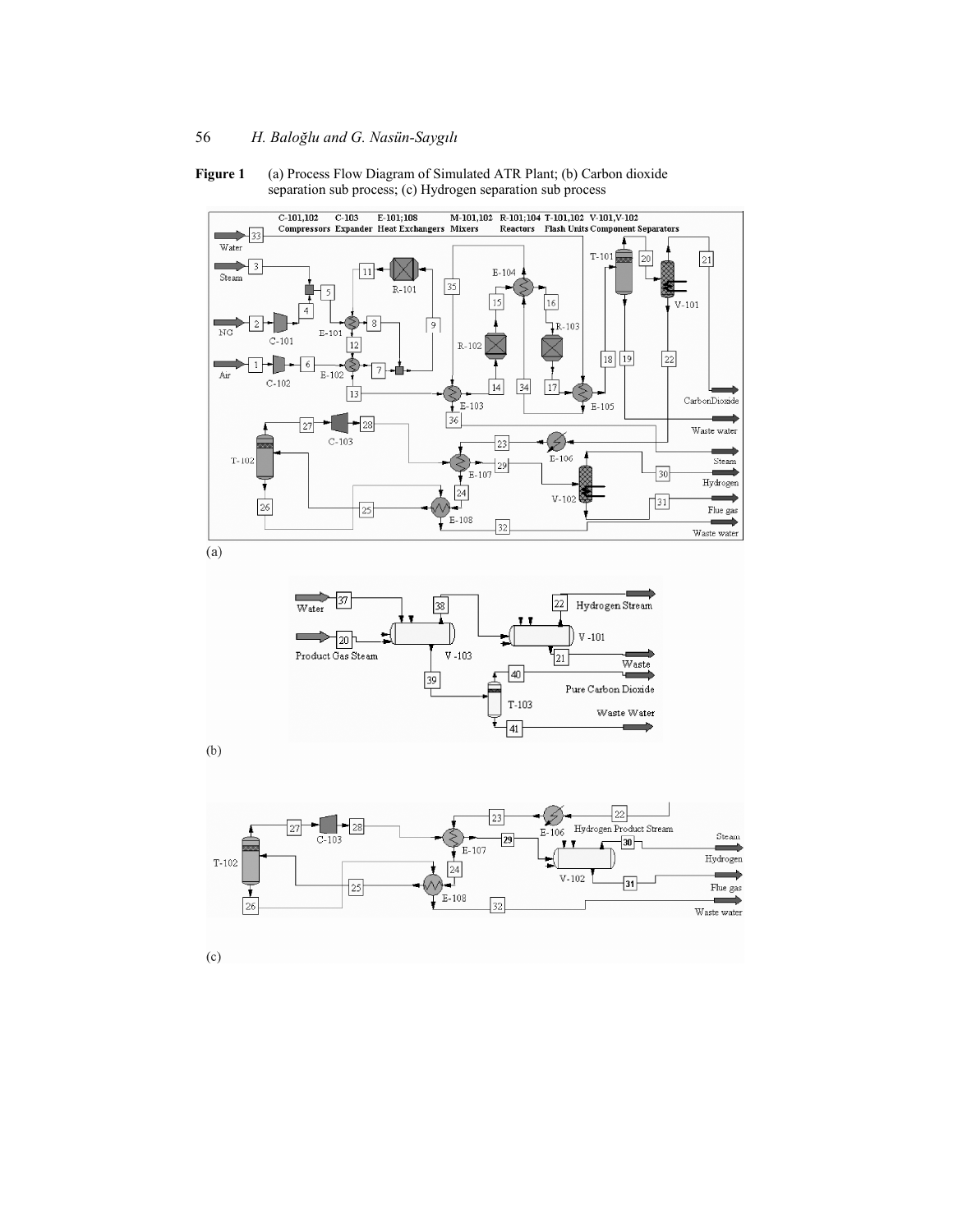| Equipment ID                                              | E-101     | $E-102$ | $E-103$  | $E-104$  | $E-105$   | E-106       | E-107    | E-108    |
|-----------------------------------------------------------|-----------|---------|----------|----------|-----------|-------------|----------|----------|
| Stream name<br>Temperature out<br>$(\text{process})$ (°C) | 750.00    | 625.00  | 350.00   | 200.00   | 35.00     | $-10.00$    | $-80.00$ | $-80.00$ |
| Pressure out<br>(process) (bar)                           | 25.00     | 25.00   | 25.00    | 25.00    | 25.00     | 35.46       | 1.00     | 95.08    |
| <b>CHD</b><br>$(MJ hour^{-1})$                            | 22.348.53 | 74.37   | 8,210.06 | 8.064.48 | 12,883.87 | $-1.745.58$ | 2,883.70 | 24.97    |
| LMTD $(^{\circ}C)$                                        | 211.30    | 127.73  | 187.23   | 65.04    | 14.45     | 34.4        | 62.30    | 27.63    |

**Table 4** Heat exchanger operating conditions

Table 5 Compressor and expander operating conditions

| Equipment ID                                  | C-101    | $C-102$  | $C-103$     |
|-----------------------------------------------|----------|----------|-------------|
| Stream name                                   |          |          |             |
| Pressure out (bar)                            | 25.00    | 25.00    | 1.00        |
| Theoretical Power ( $MJ$ hour <sup>-1</sup> ) | 765.16   | 2,493.35 | $-5.965.63$ |
| Efficiency                                    | 0.75     | 0.75     | 0.75        |
| Actual Power ( $MJ$ hour <sup>-1</sup> )      | 1,020.21 | 3,324.46 | $-4,474,22$ |
| Cp/Cv                                         | 1.33     | 1.39     | 1.45        |
| Ideal $Cp/Cv$                                 | 1.31     | 1.39     | 1.41        |
|                                               |          |          |             |

**Table 6** Flash and component separator operating conditions

| Equipment ID                             | <i>T-101</i>    | $T-102$           | $T-103$           | V-101                | $V - 102$           | V-103               |
|------------------------------------------|-----------------|-------------------|-------------------|----------------------|---------------------|---------------------|
| Stream name<br>Temperature $(^{\circ}C)$ | 30.00           | $-25.00$          | 30.00             | $-110.00$            | $-83.50$            | 5.00                |
| Pressure (bar)<br>$CHD (MJ hour^{-1})$   | 95.00<br>542.63 | 30.00<br>2,543.21 | 1.00<br>13,433.20 | 40.00<br>$-4.592.90$ | 1 03<br>$-2.330.71$ | 120<br>$-13.705.18$ |

**Table 7** CO<sub>2</sub> solid prediction (valid range from  $-135$  to  $-57^{\circ}$ C)

| Stream no      | Temperature $({}^{\circ}C)$ | Pressure (bar) | Fugacity (bar) | Solid point $({}^{\circ}C)$ |
|----------------|-----------------------------|----------------|----------------|-----------------------------|
| 2              | 25.00                       | 10.00          | 0.05           | $-106.14$                   |
| $\overline{4}$ | 134.51                      | 25.00          | 0.12           | $-97.87$                    |
| 5              | 215.08                      | 25.00          | 0.04           | $-107.43$                   |
| 8              | 750.00                      | 25.00          | 0.04           | $-107.29$                   |
| 9              | 735.36                      | 25.00          | 0.04           | $-108.98$                   |
| 11             | 900.00                      | 25.00          | 0.64           | $-81.61$                    |
| 12             | 502.45                      | 25.00          | 0.64           | $-81.62$                    |
| 13             | 503.83                      | 25.00          | 0.64           | $-81.62$                    |
| 14             | 350.00                      | 25.00          | 0.64           | $-81.67$                    |
| 15             | 350.00                      | 25.00          | 3.39           | $-60.49$                    |
| 16             | 200.00                      | 25.00          | 3.35           | $-60.68$                    |
| 17             | 200.00                      | 25.00          | 4.23           | $-57.03$                    |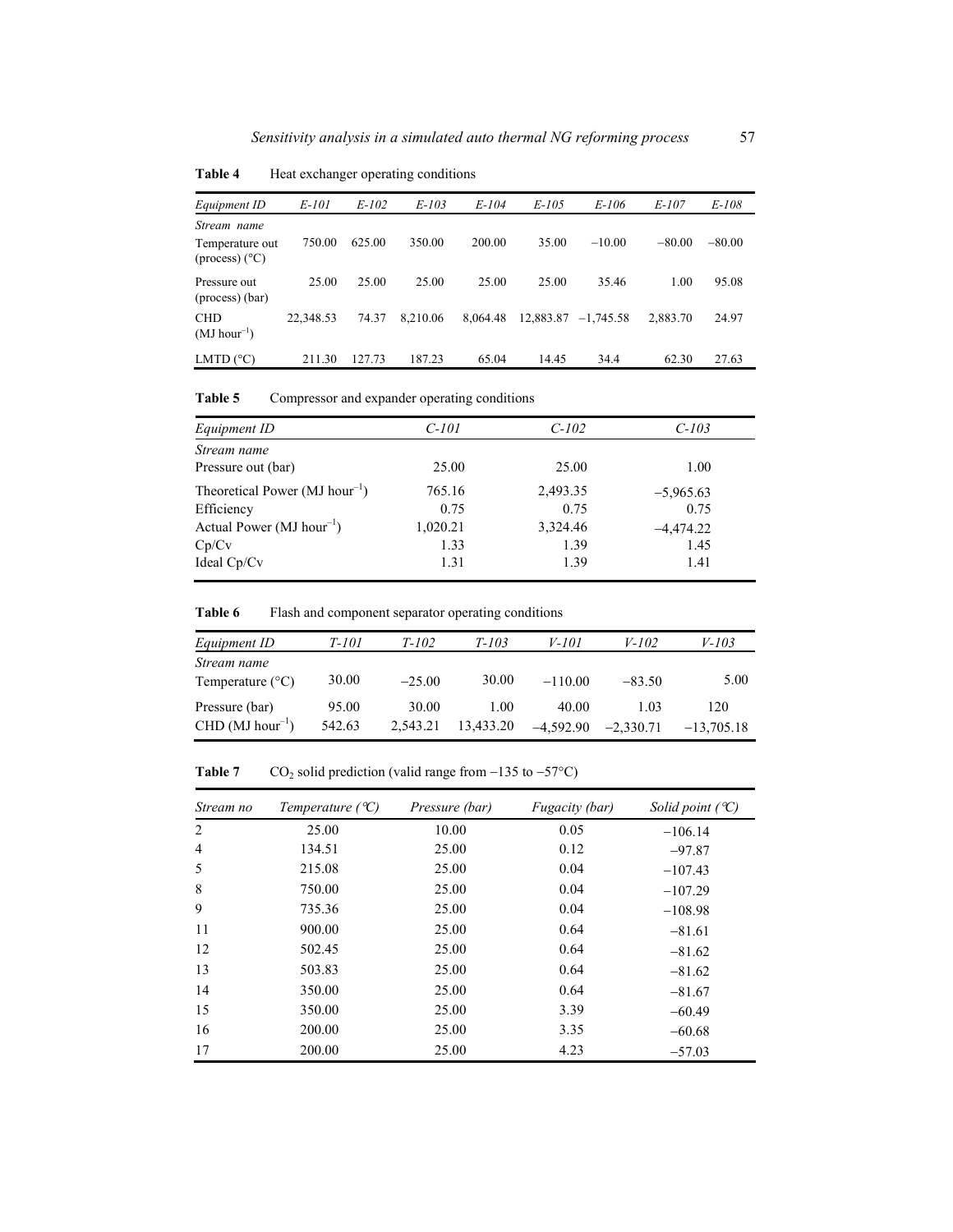| Stream no | Temperature $({}^{\circ}C)$ | Pressure (bar) | Fugacity (bar) | Solid point $({}^{\circ}C)$ |
|-----------|-----------------------------|----------------|----------------|-----------------------------|
| 18        | 35.00                       | 25.00          | 4.31           | $-56.73$                    |
| 19        | 47.07                       | 30.00          | 22.21          | $-23.73$                    |
| -20       | 47.07                       | 30.00          | 5.15           | $-53.77$                    |
| 21        | 35.00                       | 35.46          | 30.05          | $-15.91$                    |

**Table 7** CO<sub>2</sub> solid prediction (valid range from  $-135$  to  $-57^{\circ}$ C) (Continued)

## *2.3 Cryogenic subprocess*

Before the hydrogen separation unit the residue water from the reforming reactor is eliminated mostly by the flash unit, T-101, as shown on PFD, Figure 1. Following the carbon dioxide sequestration, hydrogen separation is performed. After cooling the product stream with two serial heat exchangers another flash unit is used to get rid of the rest of residue water from reforming. Upper product stream, seen in Figure 1 as stream number 27, of the flash unit is then passed from an expander to utilise the hydrogen product stream as a coolant in heat exchanger, E-107. Generally, last units are component separators in cryogenic separation systems as in the simulated process. Both flash units defined in the process are operating isentropically. Operating conditions and the properties of the flash units are given in detail in Table 6.

### *2.3.1 Cryogenic separation processes*

In cryogenic separation processes the boiling points of the components are utilised (Miller and Stöcker, 1989). The product streams cooled to certain temperature values to condense the components with appropriate pressure maintenance. The cooling is performed by several heat exchangers and the coolant streams for the heat exchangers are generated by expanders (Whysall and Picioccio, 1999). The product streams consist of hydrogen are passed through the expanders and used as a coolant generally, but if the amount is not enough the required refrigerant is supplied from outside of the plant. After maintaining the required temperature and pressure conditions to condense the unwanted components, the product stream is divided into two phases and sent to a component separator (Whysall and Picioccio, 1999). Component separator separates the product that has the relatively high volatility. Here, hydrogen has the higher volatility in the product stream. The cryogenic separation processes are generally used in hydrocarbon separation processes (Miller and Stöcker, 1989). Hydrogen purities up to 97%, hydrogen recovery up to 98% is possible with cryogenic processes. Cryogenic separation processes are thermodynamically more efficient than the other separation techniques for hydrogen and hydrogen is recovered easily but not at high percents as from membrane or Pressure Swing Adsorption (PSA) separations (Miller and Stöcker, 1989).

#### *2.3.2 Component separators used for cryogenic separations*

Component separator module defined in the simulation programme is imaginary equipment. This module is defined as a black-box separator which splits an input stream into two output streams of different compositions and thermal conditions. This means that almost any kind of separation is possible with this equipment. So, the designer should decide which equipment is to be used for the performed separation.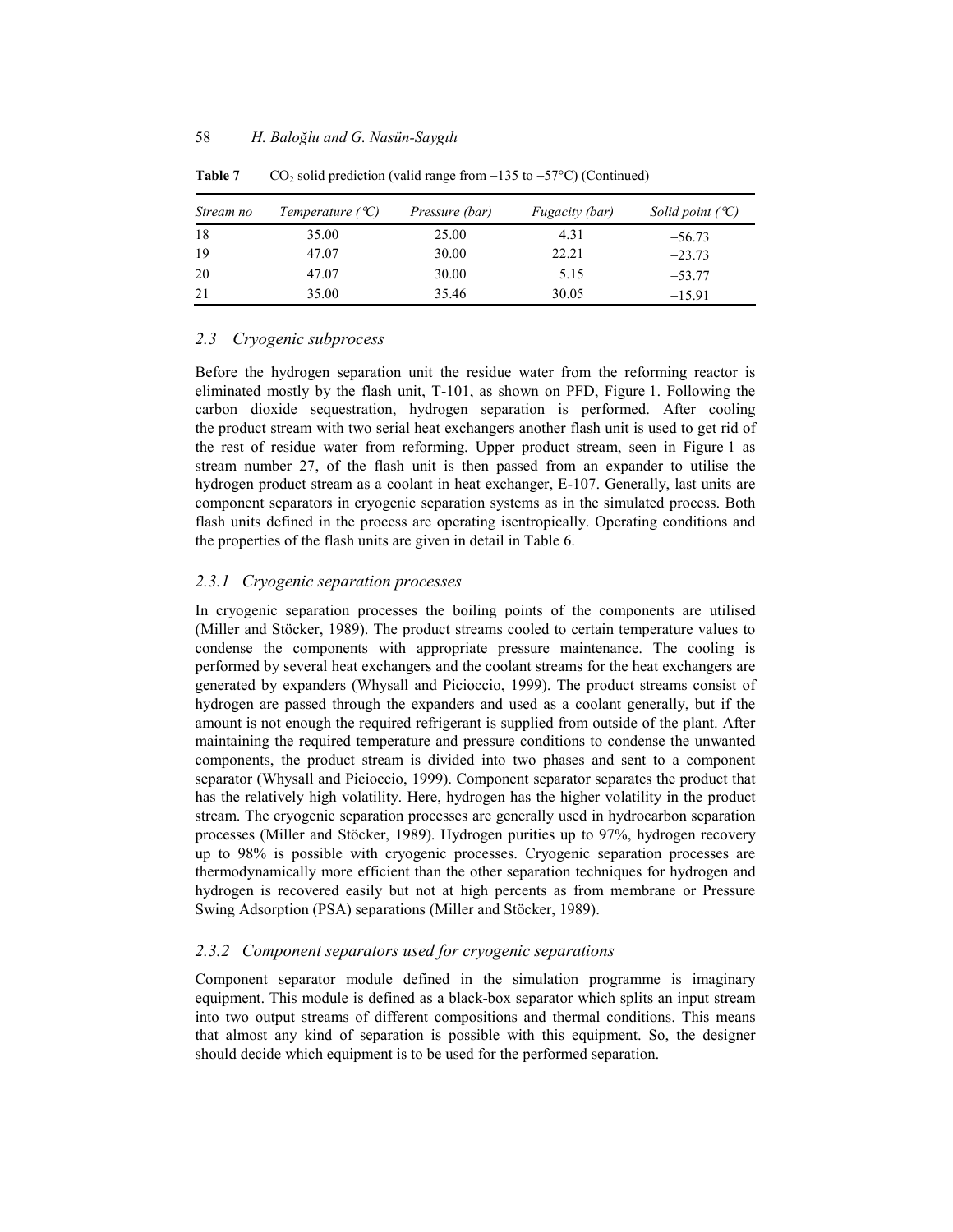| Stream no                                                                                 | $\overline{\mathcal{L}}$ | $\overline{21}$ | 22         | 37                    | 38           | 39                    | $\partial t$ | $\ddot{t}$           | Table 8                                                                       |
|-------------------------------------------------------------------------------------------|--------------------------|-----------------|------------|-----------------------|--------------|-----------------------|--------------|----------------------|-------------------------------------------------------------------------------|
| Stream name                                                                               |                          |                 |            |                       |              |                       |              |                      |                                                                               |
| Temperature (°C)                                                                          | $47.08^{a}$              | $-110.00$       | $-110.00$  | $25.00^{a}$           | 5.00         | 5.00                  | 30.00        | 30.00                |                                                                               |
| Pressure (bar)                                                                            | $30.00^{a}$              | 40.00           | 40.00      | $1.00^{\rm a}$        | 120.00       | 120.00                | $1.00\,$     | $1.00\,$             |                                                                               |
| Enthalpy (MJ hour <sup>-1</sup> )                                                         | $1.14\times10^5$         | $-6,760.6$      | $-8,261.5$ | $-1.59 \times 10^{6}$ | $-10,429.00$ | $-1.71 \times 10^{6}$ | $-78,112.00$ | $-1.6 \times 10^{6}$ |                                                                               |
| Vapour mole fraction                                                                      | $1.00\,$                 | $0.00\,$        | $1.00\,$   | $0.00\,$              | $1.00\,$     | $0.00\,$              | $1.00\,$     | $0.00\,$             |                                                                               |
| $\mbox{Total}$ (kmol $\mbox{hour}^{-1})$                                                  | 1,560.74                 | 30.85           | 1,249.39   | 5,550.93              | 1,280.24     | 5,831.43              | 213.40       | 5,618.03             |                                                                               |
| $\mbox{Total}$ (kg $\mbox{hour}^{-1})$                                                    | 9,616.63                 | 1,092.64        | 6,757.84   | 100,000.00            | 7,850.48     | 11,766.15             | 8,722.22     | 103,044.00           |                                                                               |
| Total standard Lv $(m^3 hour^{-1})$                                                       | 52.99                    | 1.37            | 37.15      | 100.02                | 38.52        | 114.49                | 10.78        | 103.71               | CO <sub>2</sub> separator inlet and outlet stream compositions and properties |
| $\begin{array}{c} \text{Total standard Vv} \\ \text{(m}^3 \text{ hour}^{-1}) \end{array}$ | 34,981.80                | 691.43          | 28,003.35  | 124,416.58            | 28,694.78    | 130,703.60            | 4,783.17     | 125,920.44           |                                                                               |
| Flow rates in<br>(kg hour <sup>-1</sup> )                                                 |                          |                 |            |                       |              |                       |              |                      |                                                                               |
| Water                                                                                     | 100.29                   |                 | 0.00       | 100,000.00            | $1.61\,$     | 100,098.68            | 161.89       | 99,936.80            |                                                                               |
| Methane                                                                                   | 126.32                   | $1.61$<br>6.42  | 117.31     | 0.00                  | 123.73       | 2.59                  | 2.59         | 0.00                 |                                                                               |
| Oxygen                                                                                    | 0.00                     | $0.00\,$        | 0.00       | $0.00\,$              | 0.00         | 0.00                  | $0.00\,$     | $0.00\,$             |                                                                               |
| Nitrogen                                                                                  | 4,348.61                 | 376.49          | 3,931.45   | 0.00                  | 4,307.94     | 40.68                 | 40.68        | $0.00\,$             |                                                                               |
| Carbon dioxide                                                                            | 12,442.75                | 695.79          | 147.21     | 0.00                  | 842.99       | 11,599.75             | 8,492.64     | 3,107.11             |                                                                               |
| Carbon monoxide                                                                           | 390.55                   | 10.89           | 374.70     | 0.00                  | 385.58       | 4.97                  | 4.96         | $0.00\,$             |                                                                               |
| Hydrogen                                                                                  | 2,208.10                 | 1.46            | 2,187.17   | 0.00                  | 2,188.63     | 19.47                 | 19.47        | 0.00                 |                                                                               |
| <sup>a</sup> User defined values.                                                         |                          |                 |            |                       |              |                       |              |                      |                                                                               |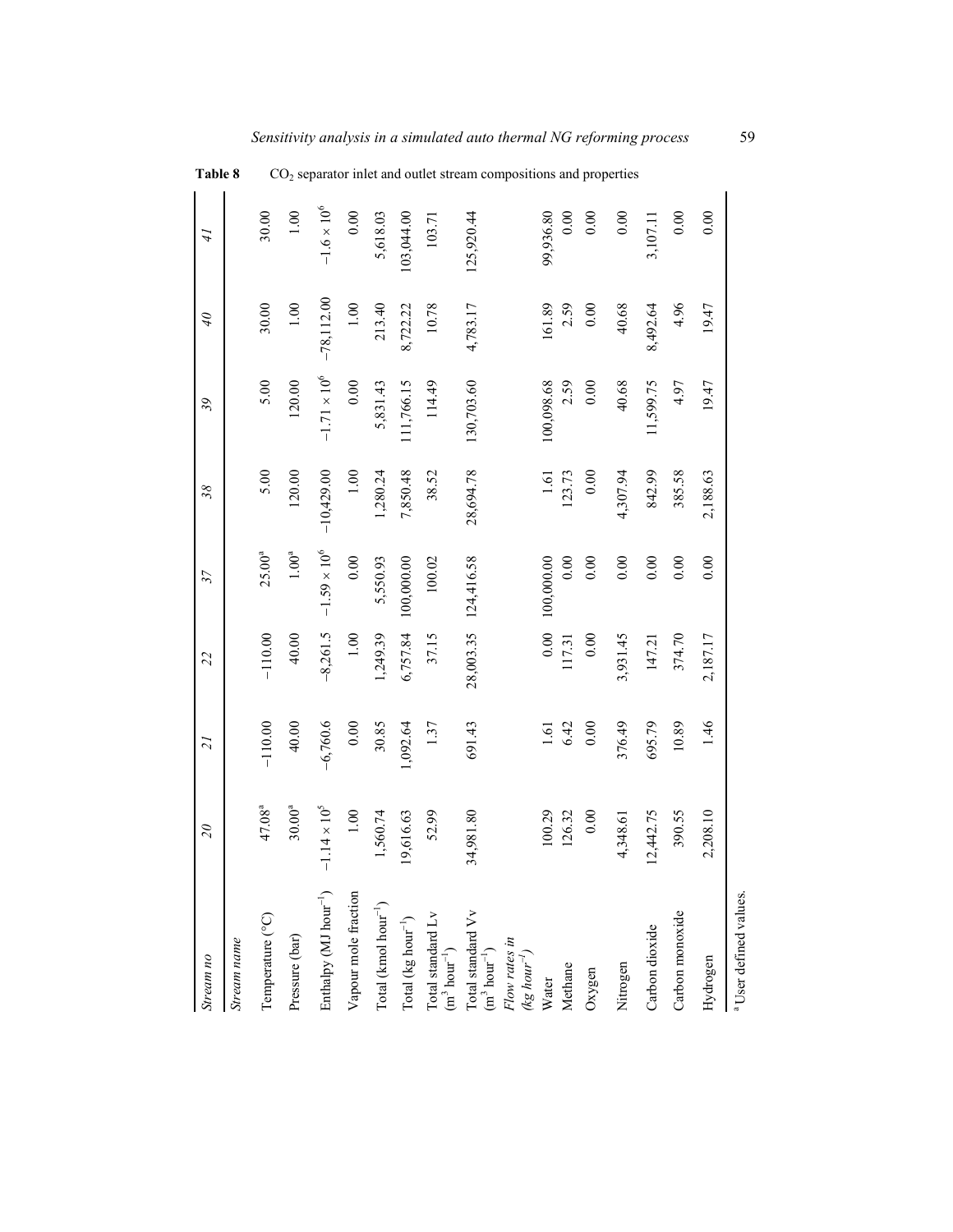In the simulated process for  $H_2$  and  $CO_2$  separation one component separator were used for each. Instead of component separators in simulation the dynamic vessel modules that operate same as flash units are used for the actual separation. Here in this article, dynamic vessel modules will be also called as component separators. The operating conditions, the detailed inlet and outlet stream properties for component separators considering the base case are given in Tables 6 and 8.

In sensitivity studies both  $H_2$  and  $CO_2$  separators operating conditions are examined. The component separators are simulated for certain temperature and pressure ranges to determine the effects on the separation. The actual stream compositions of the base case used for the sensitivity studies are given on Table 8 and Table 9 with appropriate stream numbers shown on Figure 1(b) and (c).

| Stream no                                                | 29               | 30          | 31          |
|----------------------------------------------------------|------------------|-------------|-------------|
| Stream name                                              |                  |             |             |
| Temperature $(^{\circ}C)$                                | $-80.00^{\rm a}$ | $-135.00$   | $-135.00$   |
| Pressure (bar)                                           | $1.00^{\rm a}$   | 55.00       | 55.00       |
| Enthalpy $(MJ hour^{-1})$                                | $-5,946.10$      | $-5,051.60$ | $-3,224.90$ |
| Vapour mole fraction                                     | 1.00             | 1.00        | 0.00        |
| Total (kmol hour <sup>-1</sup> )                         | 1,272.46         | 1,038.42    | 234.04      |
| Total ( $kg hour^{-1}$ )                                 | 7,074.29         | 2,177.71    | 4,896.58    |
| Total standard Lv $(m^3 hour^{-1})$                      | 37.84            | 29.98       | 7.86        |
| Total standard $Vv$ (m <sup>3</sup> hour <sup>-1</sup> ) | 28,520.52        | 23,274.76   | 5,245.77    |
| Flowrates in (kg hour <sup>-1</sup> )                    |                  |             |             |
| Water                                                    | 0.19             | 0.00        | 0.19        |
| Methane                                                  | 126.33           | 40.41       | 85.93       |
| Oxygen                                                   | 0.00             | 0.00        | 0.00        |
| Nitrogen                                                 | 4,349.11         | 31.23       | 4,317.88    |
| Carbon dioxide                                           | 0.00             | 0.00        | 0.00        |
| Carbon monoxide                                          | 390.57           | 21.72       | 368.86      |
| Hydrogen                                                 | 2,208.08         | 2,084.36    | 123.72      |

**Table 9** H<sub>2</sub> separator stream compositions and properties

a User defined values.

### **3 Results and discussion**

## *3.1 Effects of feed stream O<sub>2</sub>/C or air/C ratios on the process*

The base case for sensitivity analysis is  $5,000 \text{ kg h}^{-1}$  NG feed. The appropriate air and steam feed for this capacity is, respectively, 5,481and 10,943 kg  $h^{-1}$ . Feed assumptions and detailed stream properties for the base case are given in Tables 1 and 2. The  $H<sub>2</sub>O/C$ mass ratio, considering these feed amounts, is 3.0 and  $O_2/C$  mass ratio is 0.35 for the base case. The overall process is examined with different air feed amounts, from 3,132 kg  $h^{-1}$ or 110 kmol h<sup>-1</sup> to 13,312 kg h<sup>-1</sup> or 465 kmol h<sup>-1</sup>. This range is given in O<sub>2</sub>/C mass ratio as from 0.2 to 0.85. While changing the air feed amount the  $H_2O/C$  mass ratio (3.0) and the other parameters are stayed constant. The stream compositions monitored by the stated air feed amount range is as seen in Figure 2 in terms of air feed amounts. It is clear that increasing the air feed increases the hydrogen and carbon dioxide formation and after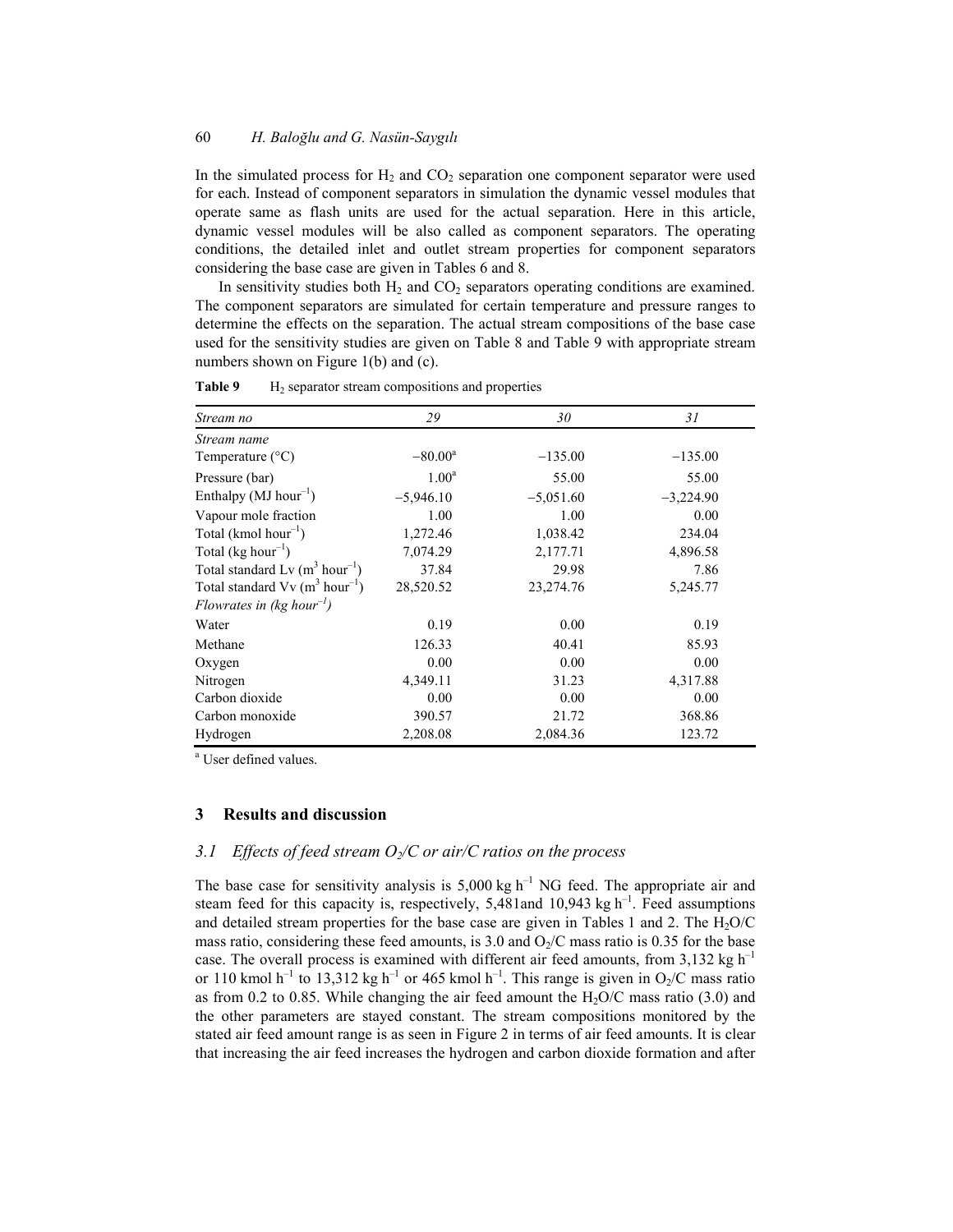a certain amount the residue water from reforming increase. However, the residue methane and carbon monoxide decreases with increasing air feed amount.



**Figure 2** Component flow rates for different air feed amounts (for constant H<sub>2</sub>O/C: 3 (w/w) ratio)

**Figure 3** Component flow rates for different  $O_2/C$  ratios (for constant  $H_2O/C$ : 3 (w/w) ratio)



Figure 2 is shown in Figure 3 in terms of  $O<sub>2</sub>/C$  ratios. The hydrogen generation does not change so much at higher values of  $O<sub>2</sub>/C$  ratio after 0.75. Residue water increases after the ratio of 0.55 and the hydrogen formation begins to drop below the  $O_2/C$  ratio of 0.3 as seen in Figure 3.

## *3.2 Effects of H2O/C ratio or steam feed amount on the process*

The water steam amount is varied between  $12,767$  kg h<sup>-1</sup> (or 709 kmol h<sup>-1</sup>) and  $8,389 \text{ kg h}^{-1}$  (or 466 kmol h<sup>-1</sup>) and the changes resulted among the varied steam feed rates are given in Figure 4. Figure 4 reveals that excess steam after certain feed amounts, does not have any apparent affect on reforming. The waste water amount left from reforming and CO sequestration percent is increasing with increasing steam feed. Figure 4 is shown in Figure 5 in terms of  $H_2O/C$  (w/w) ratios. It can be resulted from this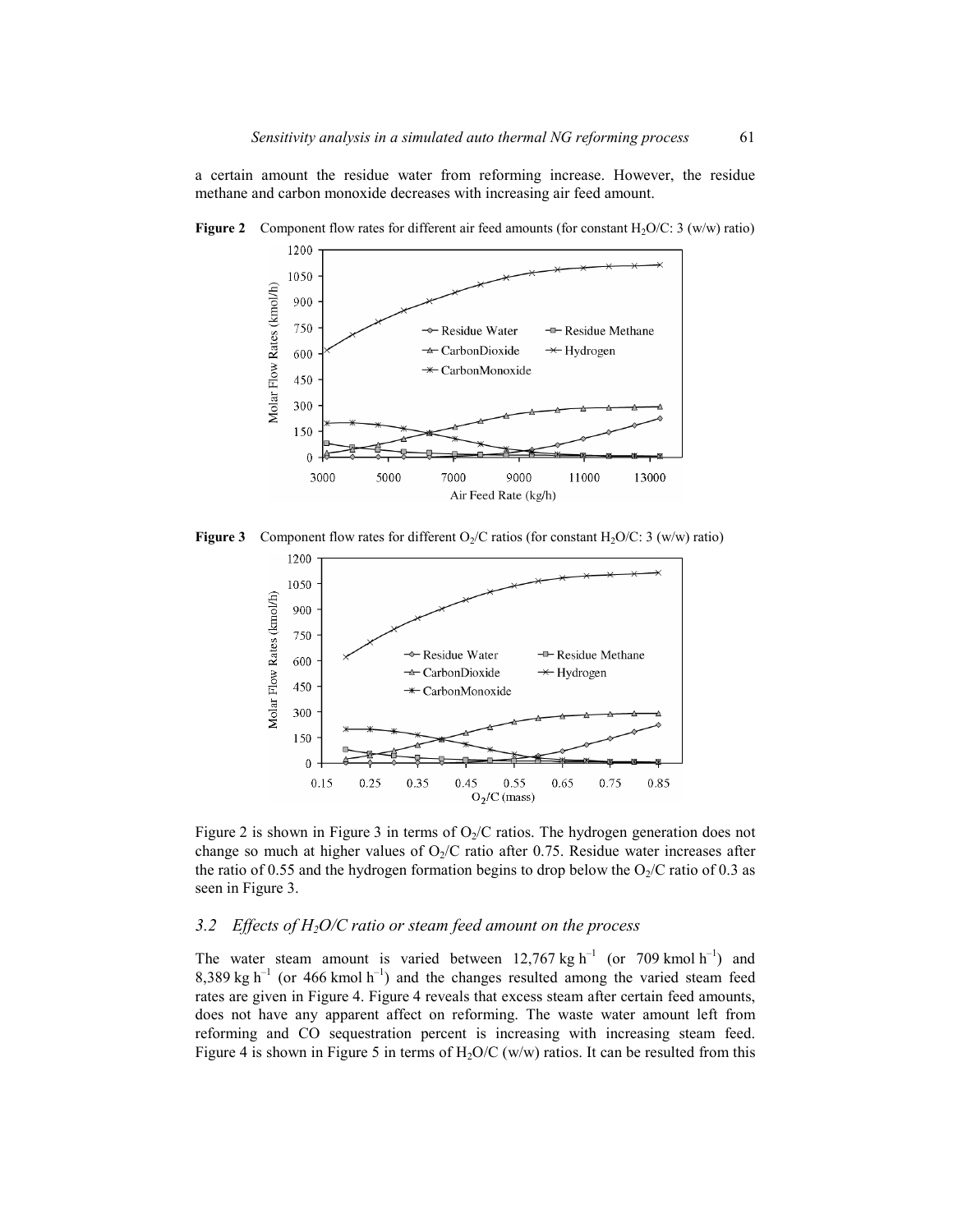figure that at greater values of  $H_2O/C$  ratios, above 3.0–3.2, the hydrogen generation is not desirable. CO sequestration will be easy and duty of the flash units for waste water removal will increase apparently at higher ratios.



**Figure 4** Component flow rates for different steam feed amounts (constant  $O_2/C$ : 0.35 ratio)

**Figure 5** Component flow rates for different H<sub>2</sub>O/C ratios (constant  $O_2/C$ : 0.35 ratio)



### *3.3 Effects of capacity increments in the simulated Auto Thermal Natural Gas Reforming process*

In ATR plant for hydrogen generation increasing the capacity results in enormous increase in  $CO<sub>2</sub>$  production. The capacity of the simulated process is increased from 3,500 (kg h<sup>-1</sup>) to 8,000 (kg h<sup>-1</sup>) with constant operating conditions and parameters, like H<sub>2</sub>O/C ratio of 3 and O<sub>2</sub>/C ratio of 0.35. The results are shown and this fact is proved by Figure 6. From Figure 6, it can be seen that the greater the capacity the greater the  $CO<sub>2</sub>$ release is. The importance of  $CO<sub>2</sub>$  handling in NG reforming plants is once again shown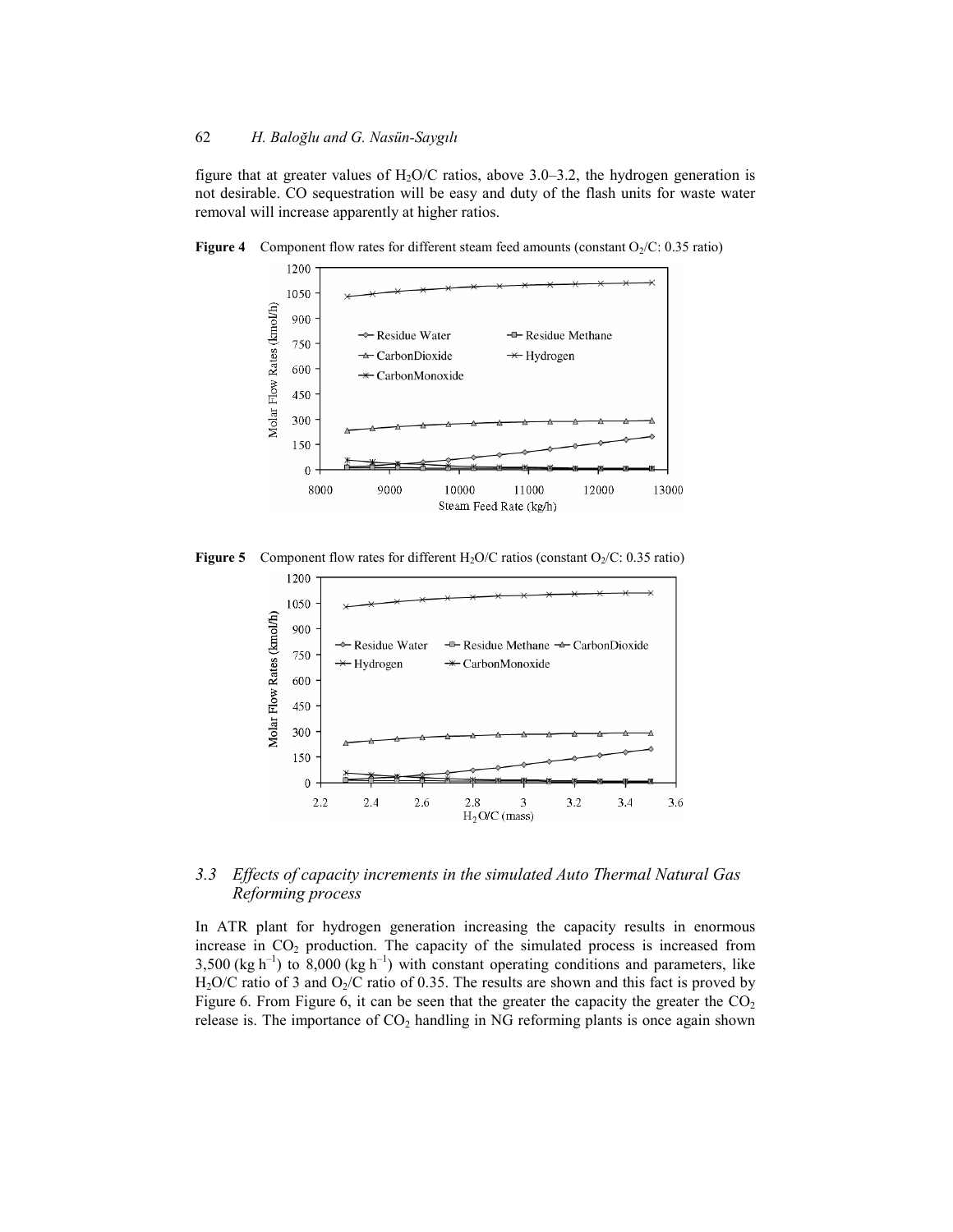by this graph. The other component mass flow rate increments are not as effective as  $CO<sub>2</sub>$ as seen in Figure 6.



**Figure 6** Component flow rates for different plant capacity ( $H_2O/C$ : 3 and  $O_2/C$ : 0.35)

**Figure 7** Effect of main reformer temperature on reforming



### *3.4 Effects of methanation and shift equilibrium reactor operating temperatures*

Reforming temperature enhancement is very important in reforming processes because of the high cost of construction materials and the catalyst activity in reactors. The higher the operating temperature of the reformer the higher the cost is. Thus, the temperature effect of the reforming reactors on the general process was investigated. The main reformer always operates at higher temperatures than the shift reactors. First, the process was simulated several times for the main reformer temperatures between 750 and 950  $\degree$ C and the resulting component molar flow rates are released in Figure 7. High temperature on main reformer, apparently as seen in Figure 7, increases the hydrogen generation. On the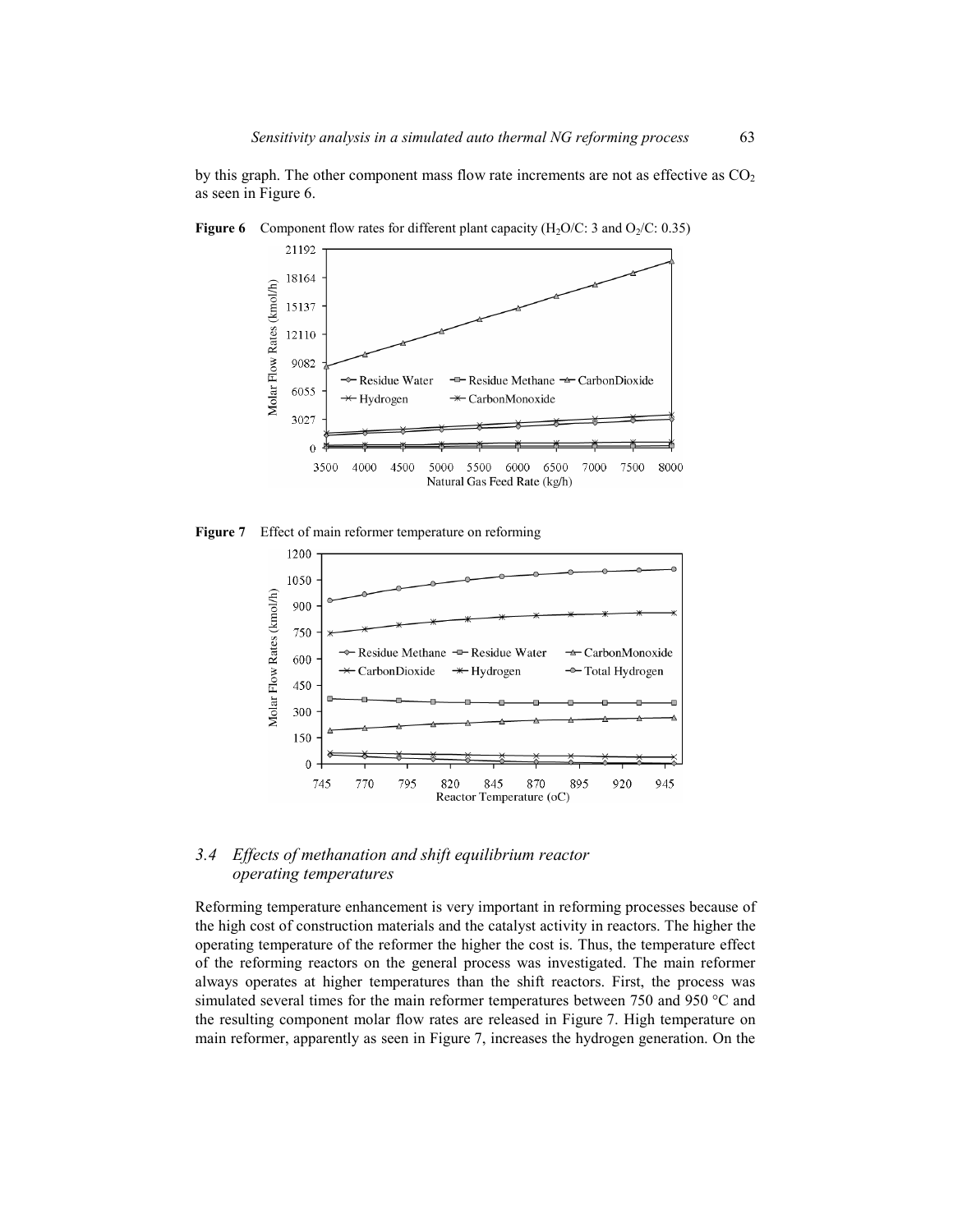other hand, increasing reforming temperature of the main reformer increases the CO and CO<sub>2</sub> formation decreases the residue methane and steam from reforming.

However, same considerations in main reforming reactor do not apply to the shift reactors. Considering the literature values given for shift reactors (Lee et al., 2004; Baloğlu and Nasun-Saygılı, 2005), HTS reactor operating temperature is varied from 300 to  $500 \degree C$  to examine the results on the process outlet streams. Figure 8 clearly summarises results. Also, the LTS reactor operating temperature is varied from 150 to  $350 \degree C$  and results are given in Figure 9. From both Figures 8 and 9, it can be revealed that CO sequestration is not favourable at extremely high temperatures. It is resulted from Figure 8 that also with increasing shift reactor temperature decreases CO, H2O conversion to  $CO<sub>2</sub>$  and hydrogen. Equilibrium conversions for shift reaction, stated in Equation (6), are favourable at lower temperatures considering the high reforming temperature examined before. This is mostly because of the exothermic shift equilibrium reaction, high operating pressures and inert components in the reactor like  $N_2$ .





**Figure 9** Effect of Low Temperature Shift reactor temperature on reforming

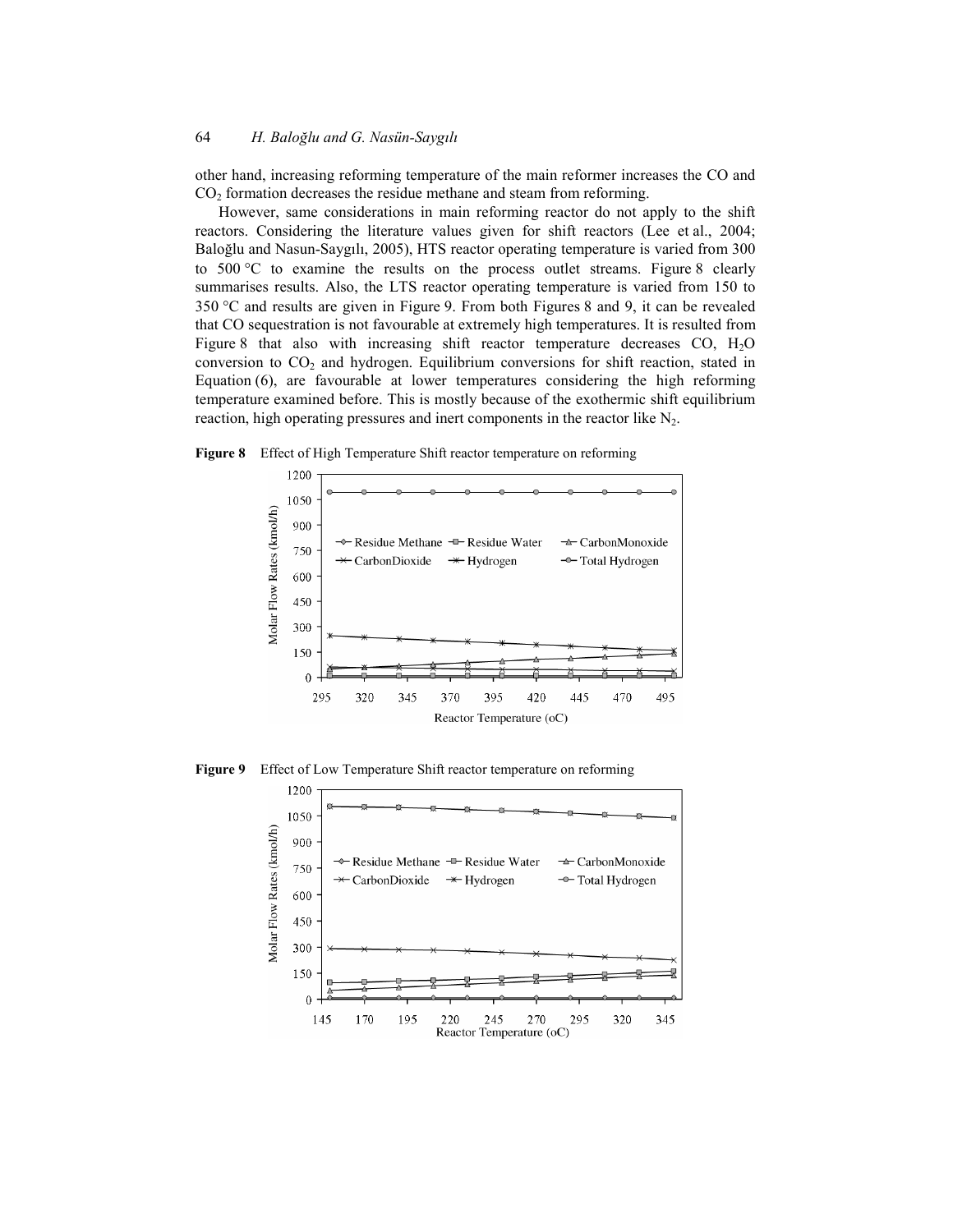

**Figure 10** Steam capacity and relating possible steam temperatures

#### *3.5 Steam generation capacity*

By the equipment sizing studies done for the base case, approximately  $234 \text{ m}^2$  heat transfer area is determined for one sided heat exchangers. Sixty-five square metre of the heat transfer area is used by self operating heat exchangers to heat or cool the product streams (Baloğlu and Nasun-Saygılı, 2005). The rest of the heat transfer area is used to generate high amounts of superheated steam at high pressures, mostly possible to be used in the facility cycles. The possible steam amounts and the temperatures that can be generated from the simulated process are shown in Figure 10. It is concluded for the base case, e.g. that approximately 95% of the steam required for the reforming is possible to maintain from the defined process.

#### *3.6 CO2 sequestration operation conditions*

#### *3.6.1 Separation by water feed*

The CO<sub>2</sub> sequestration for the base case is performed at about 40 bar pressure and –50  $^{\circ}$ C of temperature by the equipment defined as V-101 seen on PFD, Figure 1. The operating conditions and the stream compositions for the base case used are given in Tables 6 and 8. For the base case, without water feed to the component separator, at about 19% of the  $CO<sub>2</sub>$  in hydrogen stream is removed for the same operating conditions. The  $CO<sub>2</sub>$ amounts left in the hydrogen stream after several water feed rates to the component separator are shown in Figure 11. To distinguish the pressure effect in addition to the water feed the operating pressure is doubled and the results are shown in Figure 12. Again from both graphs it can be seen that increasing both the pressure and water feed increases the  $CO<sub>2</sub>$  removal.

Nevertheless, for the base case the  $CO<sub>2</sub>$  separator is simulated several times within a certain operating pressure range at  $-55$  °C temperature. The product hydrogen stream composition change is given in Figure 13. Also, the operating temperature effect on the CO2 separation at a pressure of 40 bar is shown in Figure 14. Figure 13 describes the pressure values about  $25-75$  bar is favourable for  $CO<sub>2</sub>$  separation with appropriate water feed at a temperature of –55  $\degree$ C and the optimum temperature range for CO<sub>2</sub> separation is about –110 and –130  $\degree$ C at a pressure of 40 bar resulted from Figure 14.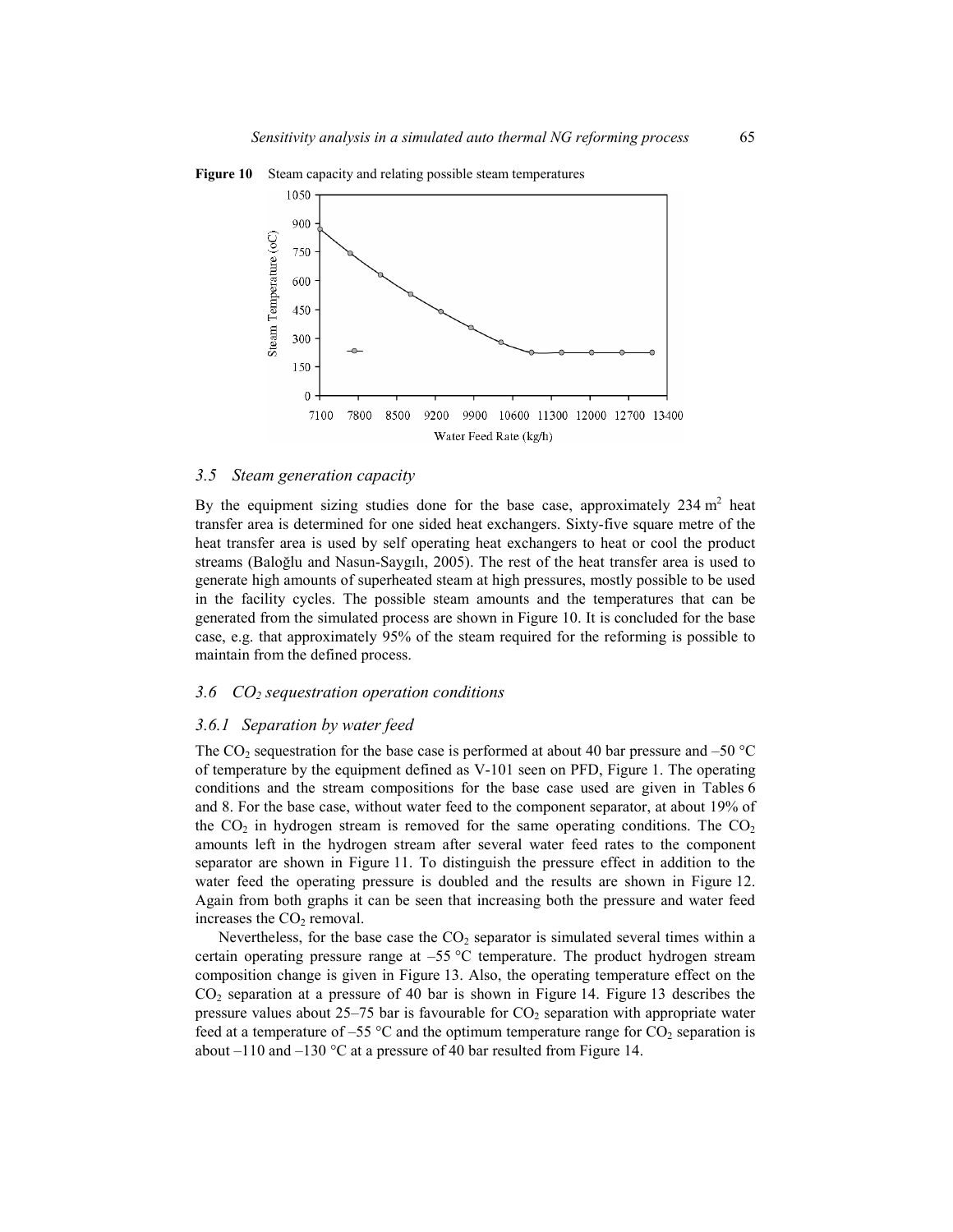**Figure 11** Effect of water feed rate to the  $CO_2$  separator (for the base case (40 bars and -50 °C)) (see online version for colours)



**Figure 12** Effect of water feed rate to the  $CO_2$  separator for high pressure (80 bar and –50 °C) (see online version for colours)



**Figure 13** Effect of operating pressure on CO<sub>2</sub> separation (with water feed) (see online version for colours)

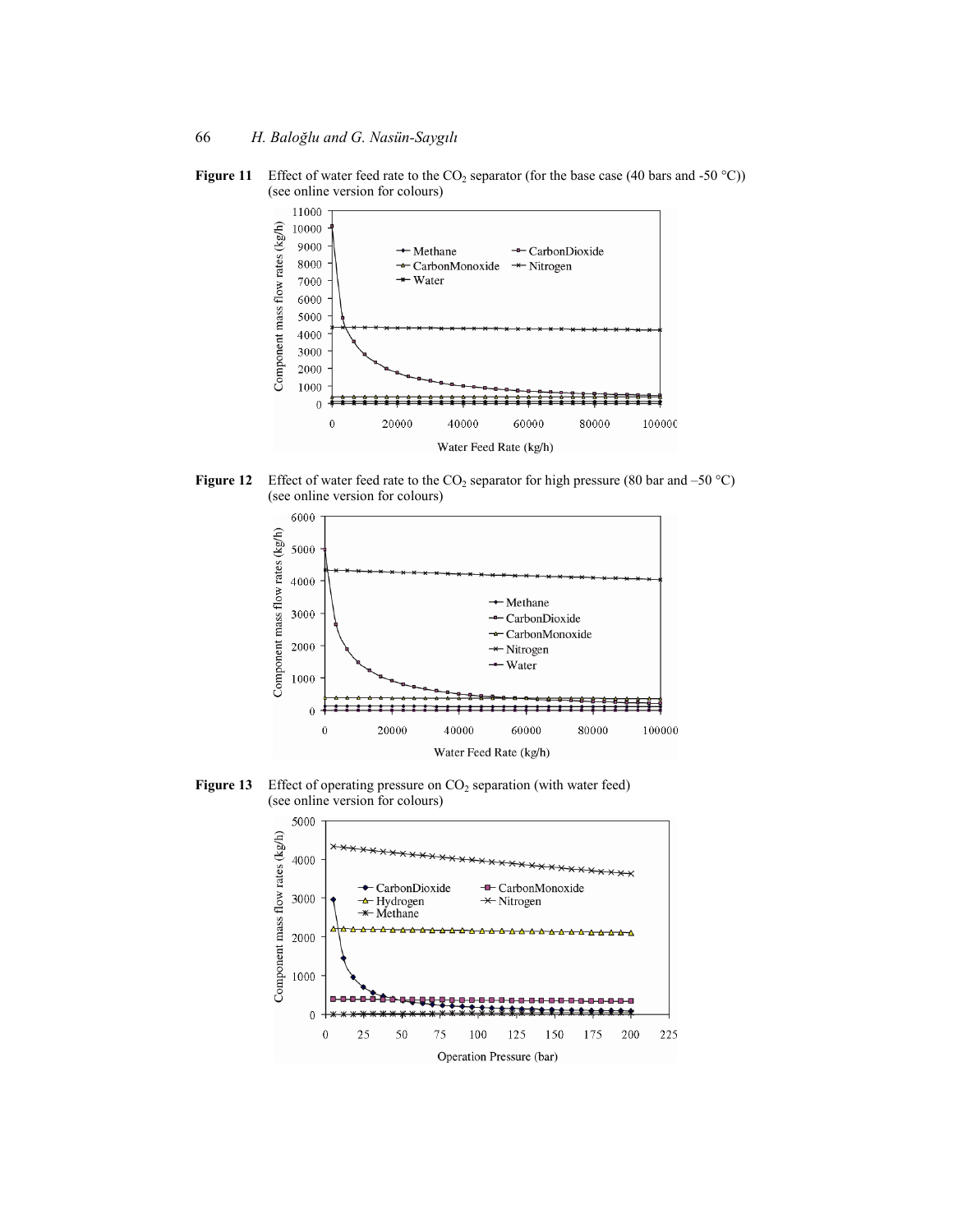

**Figure 14** Effect of operating temperature on CO<sub>2</sub> separation (with water feed) (see online version for colours)





*3.6.2 Separation without water feed* 

## *3.6.2.1 Separation pressure*

Without water feed same  $CO<sub>2</sub>$  removal is approved at high pressures for the constant base case temperature as seen in Figures 15 and 16. Figures 15 and 16 show that the hydrogen stream component mass flow rates of  $CO<sub>2</sub>$  separator for different pressure values at a temperature of  $-50$  °C and  $-80$  °C, respectively. From Figures 15 and 16, it can be concluded that decreasing the separation temperature results in decreasing the operating pressure for the same  $CO<sub>2</sub>$  removal amount at high values. On the other hand, the nitrogen content of the removed  $CO<sub>2</sub>$  increases with decreasing temperature as seen in Figure 15. CO<sub>2</sub> removal at –50 °C and about 260–290 bar is maintained at –80 °C at about 80 bars. The other component amounts stay same for both operating conditions as seen on stated figures.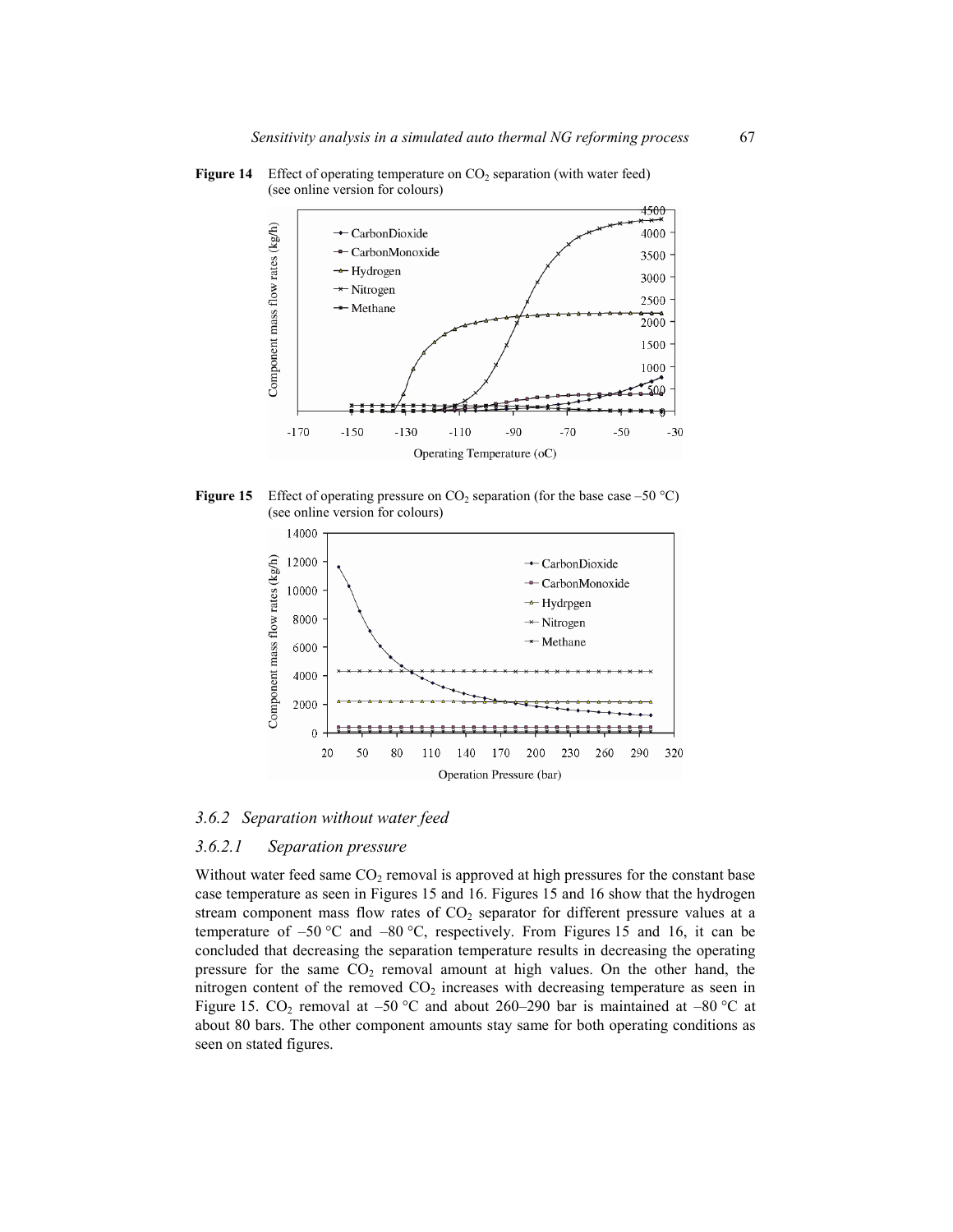

**Figure 16** Effect of operating pressure on  $CO_2$  separation (at –80 °C) (see online version for colours)

### *3.6.2.2 Separation temperature*

The separation temperature effect is determined within  $-30$  and  $-160$  °C temperature range. For this temperature range, the  $CO<sub>2</sub>$  separator is simulated for two different pressure values. Figures 17 and 18 show that the hydrogen stream component mass flow rates along with the stated temperature range for, respectively, 40 and 80 bar operating pressures of hydrogen component separator. It is resulted from the figures that separation temperature is favourable between  $-120$  and  $-140$  °C regardless of pressure. However, the hydrogen product stream is richer in hydrogen at 80 bar operating pressure than at 40 bars although the total hydrogen gain is less. For instance at  $-130$  °C for 40 bar operating pressure 94% (mass) hydrogen purity and total 2,194 kg  $h^{-1}$  product stream, for 80 bar 97% (mass) hydrogen purity and total  $1,929$  kg h<sup>-1</sup> product stream is maintained. Considering these facts for the process and required hydrogen purity, the operating conditions for the equipments should be decided.

**Figure 17** Effect of operating pressure on  $CO_2$  separation (for the base case 40 bar) (see online version for colours)

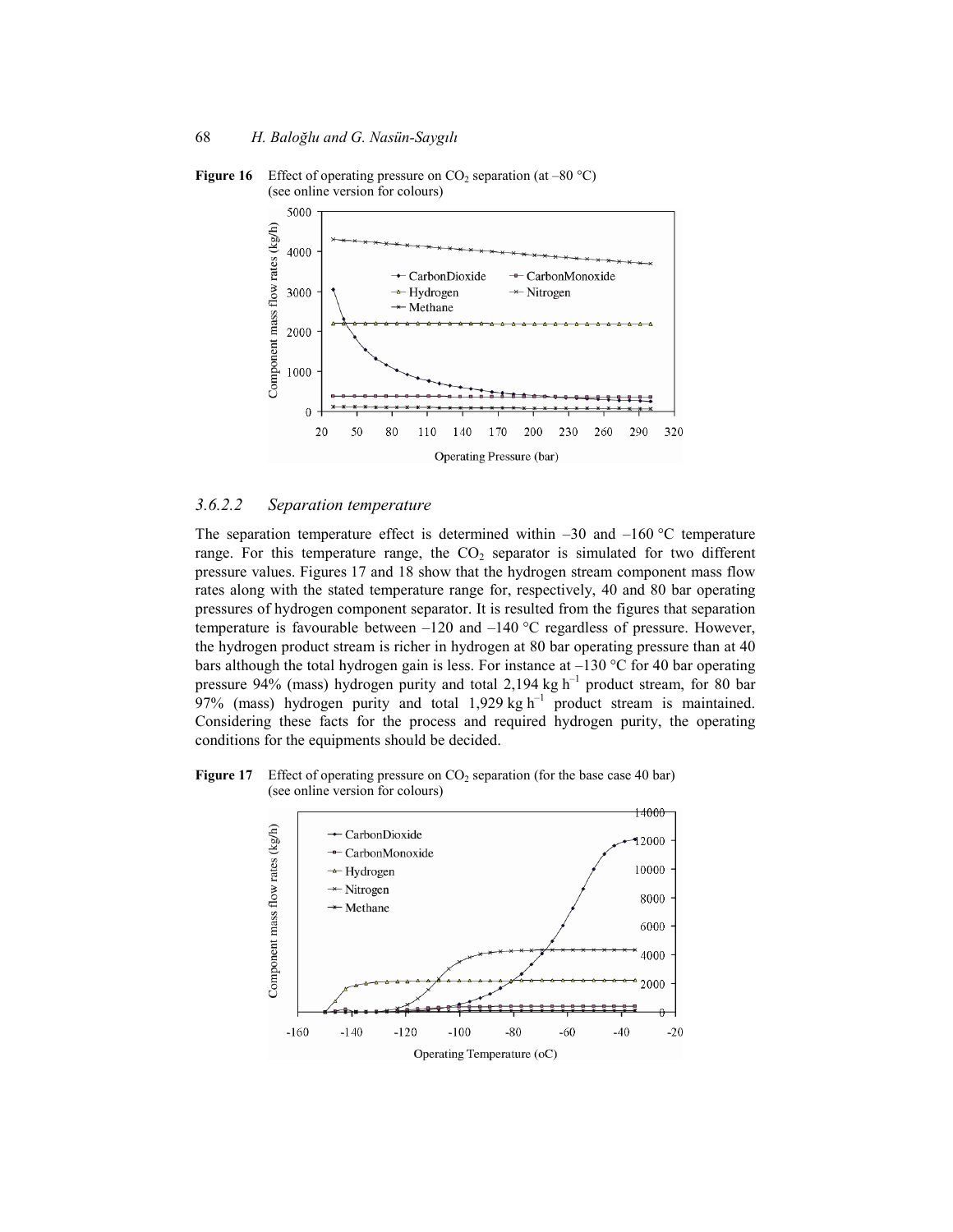

#### **Figure 18** Effect of operating temperature on CO<sub>2</sub> separation (at 80 bar) (see online version for colours)

Consequently from Figures 11 through 18 possibility of gaining pure hydrogen without  $CO<sub>2</sub>$  or N<sub>2</sub> sequestration by one separation stage is concluded. In addition, it is resulted from these figures that retrieving the other product stream components by using several component separators operating at appropriate conditions and recycling to the process is also possible.

### *3.7 H2 separation conditions*

Considering the cryogenic subprocess defined for hydrogen purification, for the sensitivity analysis, as in the  $CO<sub>2</sub>$  sequestration stage, only the component separator operating conditions are studied. The operating conditions of  $H<sub>2</sub>$  component separator and stream compositions of this equipment are given in Tables 6 and 9, respectively, for the base case conditions.

#### *3.7.1 Separation temperature and pressure*

For hydrogen purification, base case operating temperature  $-135$  °C and a pressure range of 35–200 bars is studied. The temperature value considered offers a low separation pressure for hydrogen. As seen in Figures 19 and 20 increasing the pressure results in decrease in hydrogen amount in the product stream. Although the hydrogen amount decreases by increasing pressure, the purity of the hydrogen product stream increases. Operating temperature also has a positive effect on this fact as seen in Figure 21. For the base case (55 bars), the optimum separation temperature is as seen between 120 and  $-150$  °C, the base case operating temperature is also between these values.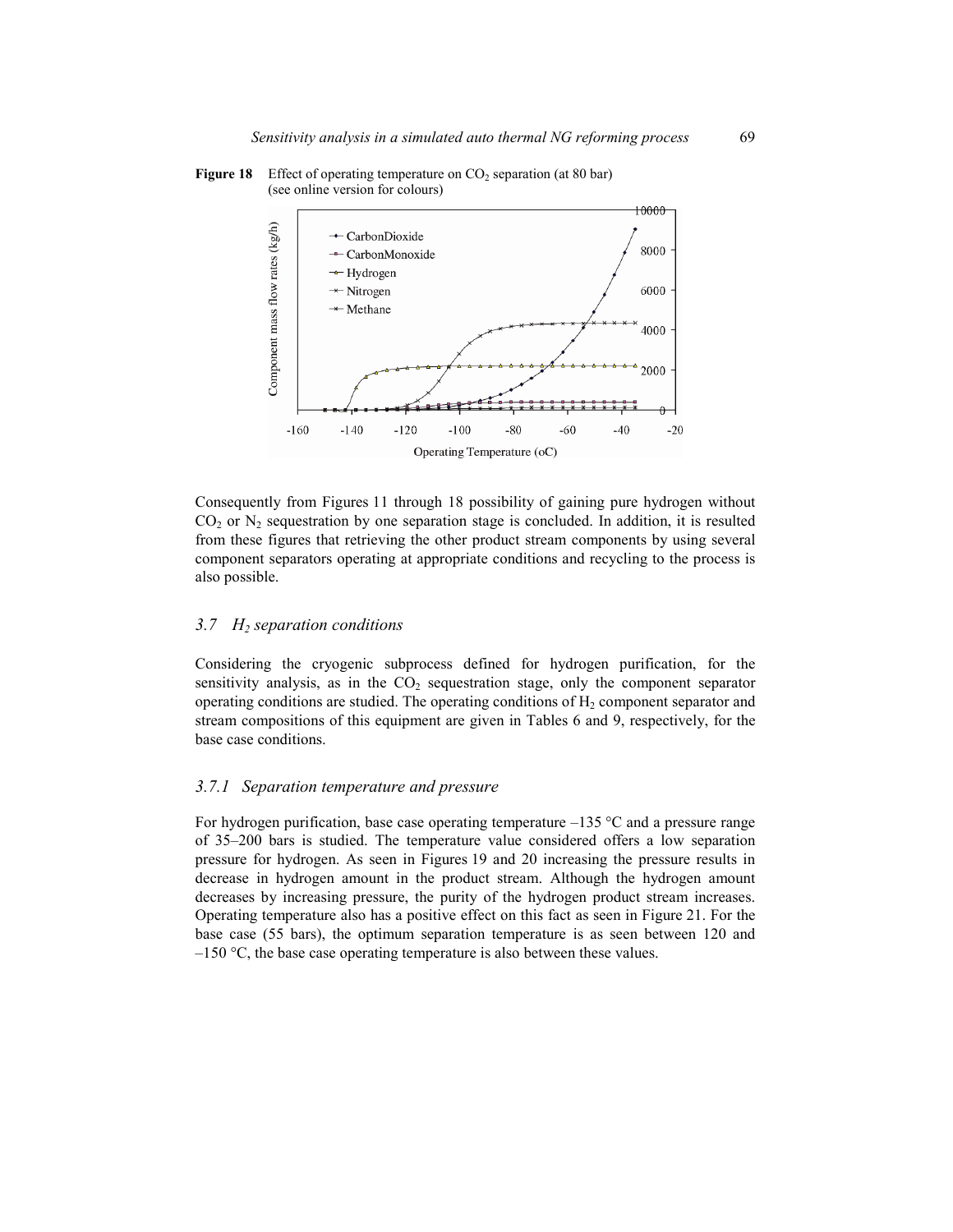



**Figure 20** Effect of operating pressure on  $H_2$  separation (for the base case –135 °C) (see online version for colours)



**Figure 21** Effect of operating temperature on H<sub>2</sub> separation (for the base case 55 bar) (see online version for colours)